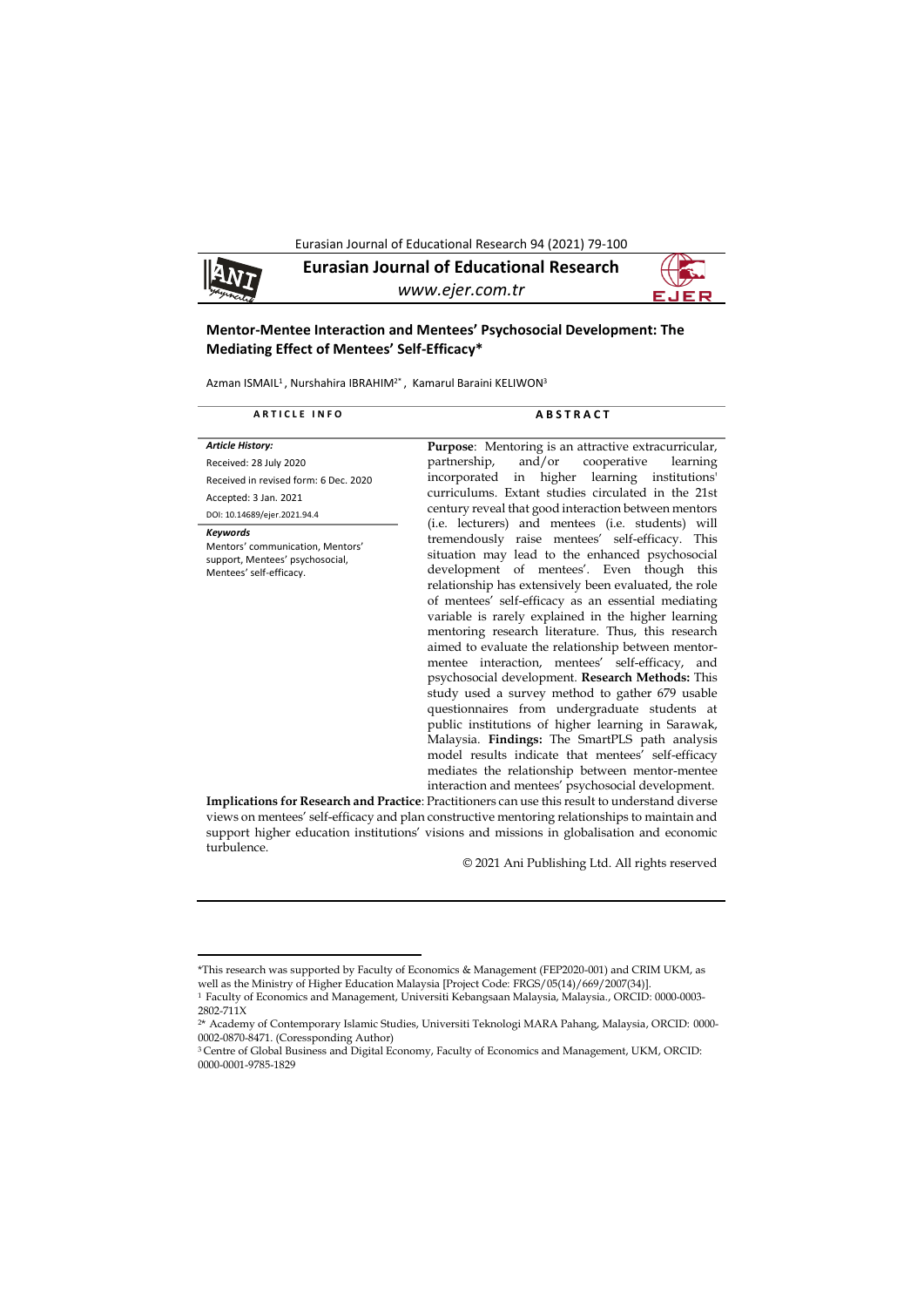## **Introduction**

Mentoring programs are normally understood as attractive extracurricular, partnership, and/or cooperative learning incorporated in higher learning institutions' curriculum. Higher learning institutions' leadership set up broad mentoring policies and procedures, but faculties or schools implement mentoring programs. Typically, there are several ways to conduct mentoring programs, such as dyadic, face-to-face, and long-term relationships to upgrade mentees' intellectual, psychological, and affective development. This developmental process may foster mentees' professional, academic, career, and/or personal development in higher learning institutions.

Several researchers, such as Nkomo and Thwala (2018); McConnell, Geesa, and Lowery (2019); and Laurie, Kim, Jose, and Rob (2020), suggest that effective mentoring programs have the following requirements: First, mentors and mentees understand the objectives and benefits of a mentoring program. Second, mentors offer guidance and instruction to facilitate mentees' development through various roles, such as a teacher, coach, sponsor, collaborator, counsellor, role model, leader, encourager, and close friend. Third, mentors and mentees must be actively involved in formal mentoring activities (e.g. comply with the faculties' rules and regulations) and informal mentoring activities (e.g. meetings arranged according to convenience times). Fourth, mentors develop an emotional bond with mentees based on trust and honesty. Finally, upgrade the use of digital technologies (e.g. internet, mobile phones, and social media) in mentoring relationships. Implementation of this mentoring design is helpful in support mentees in completing studies, ease adapting to new environments, upgrade mentees' achievements in challenging experiences, increase mentees' employability, and prepare mentees to play significant roles in society (David & Cimpean, 2018; Etzkorn & Braddock, 2020; Lejonberg, Elstad, Sandvik, Solhaug & Christophersen, 2018).

Mentor-mentee interaction often occurs in a formal and informal style. In formal mentoring styles, the interaction between mentors (lecturers) and mentees (students) is via formal meetings (e.g. set for a particular date, time, and venue) to listen, advice, guide, and evaluate the performance of mentees in handling academic and/or personal issues (Etzkorn & Braddock, 2020; Melike, 2020; Pleschová & McAlpine, 2015). Mentors and mentees communicate at convenient times to meet specific requests, ad-hoc, spontaneous, and unintentional matters in informal mentoring styles. For example, the mentee asks for personal or academic advice before or after taking a class with the mentor or having a discussion over lunch in the campus cafeteria (Lunsford, Crisp, Dolan & Wuetherick, 2017; Melike, 2020; Pleschová & McAlpine, 2015). However, the differences in interaction styles may complement each other in building and strengthening students' positive friendships, upgrading students' personal and professional credibility, acclimatising students with new higher education environments, enhancing students' success in the higher learning institutions, preparing students into the real workforce, and meeting the demands of the industry and expectations of the future society (Andreanoff, 2017; Okolie et al., 2020; Vikaraman, Mansor & Hamzah, 2017).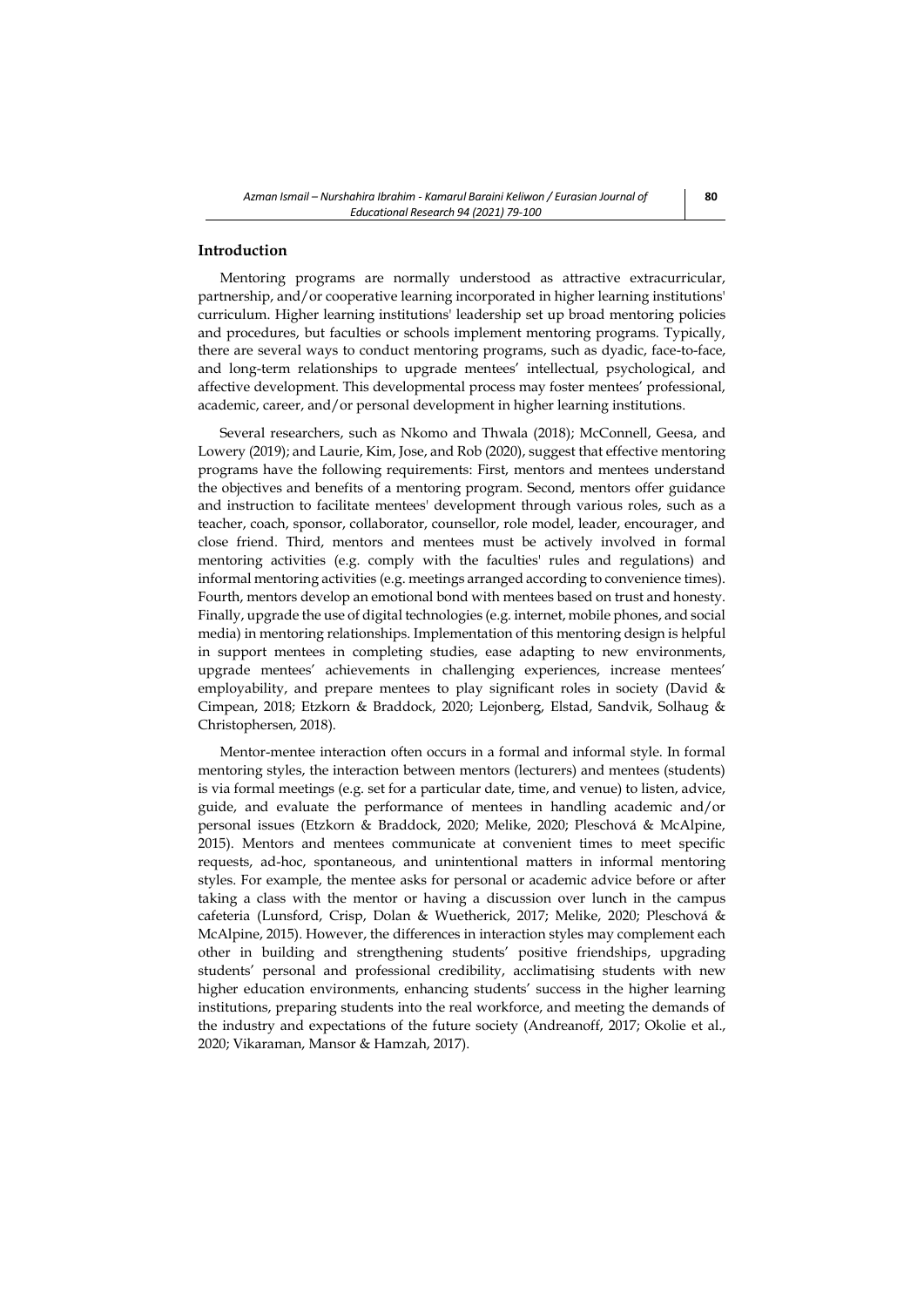A review of the existing extracurricular higher education literature shows that the mentoring program does not achieve its purpose no matter how well planned it is if there is no effective mentor-mentee interaction (Henry, 2016; Nor' Ain, Azman, Mohd Fazir & Najihah, 2015). According to Crisp and Cruz (2009), Colvin and Ashman (2010), and Azman, Nor' Ain, Ahmad Azan, Wan Nur Ain and Yusof (2015). An effective mentor-mentee interaction consists of two important roles, namely communication and support. There are two primary mentor communication channels: communication from mentors to mentees and communication from mentees to mentors (Harrison, Dymoke & Pell, 2006; Lejonberg & Tiplic, 2016).

Indisputably, there is an acknowledgement that mentor-mentee interaction is a powerful learning method in successful higher learning institutions. Numerous empirical studies support that excellent interaction between mentors and mentees may significantly impact mentee attitudes, particularly mentees' self-efficacy (Henry, 2016; Lejonberg, Elstad, Sandvik, Solhaug & Christophersen, 2018). Unexpectedly, a careful observation about higher education mentoring studies circulated in the 21st century disclose that the relationship between mentor-mentee interaction and mentees' selfefficacy may enhance mentees' psychosocial development (Chelberg & Bosman, 2020; Henry, 2016; Santos & Reigadas, 2005). Although there are extensive studies on the relationship, the mediating effect of mentees' self-efficacy is mainly ignored in the higher learning mentoring research literature (Azman, Mohd Nor, Michael Kho & Norashikin, 2012; Henry, 2016). Many researchers argue that the lack of this focus is due to several reasons. Firstly, numerous past studies have mainly explained the intrinsic properties of mentor-mentee interactions, particularly conceptual discussion about definitions, objectives, types, and significance of mentor-mentee interactions in public and private tertiary education sectors (Goldhaber, Krieg & Theobald 2020; Crutcher & Naseem, 2016; Dutton, 2003; Lejonberg, Elstad & Christopersen, 2015).

Secondly, many early studies assess a direct effect model using simple correlation and variance methods. Firstly, the association between mentor-mentee interactions and specific features of mentees' self-efficacy (e.g. self-confidence and encouragement to perform tasks) (Flood, 2012; Nor' Ain, Azman, Mohd Fazir & Najihah, 2015). Secondly, the association between mentees' self-efficacy and general mentee outcomes (e.g. retention and belief to mentoring practices) (Henry, 2016; Lejonberg, Elstad & Christophersen, 2015). Consequently, the findings are general and weak recommendations offered to practitioners in understanding the different perspectives of mentees' self-efficacy construct and designing creative mentoring relationship activities to maintaining and achieving the missions and vision of higher learning institutions in times of globalisation and turbulent economy (Azman, Najihah, & Khaidzir, 2014; Henry, 2016). Therefore, this condition stimulates researchers to extend the existing literature by evaluating the mediating effect of mentees' self-efficacy in the relationship between mentor-mentee interactions (i.e. communication and support) and mentees' psychosocial development.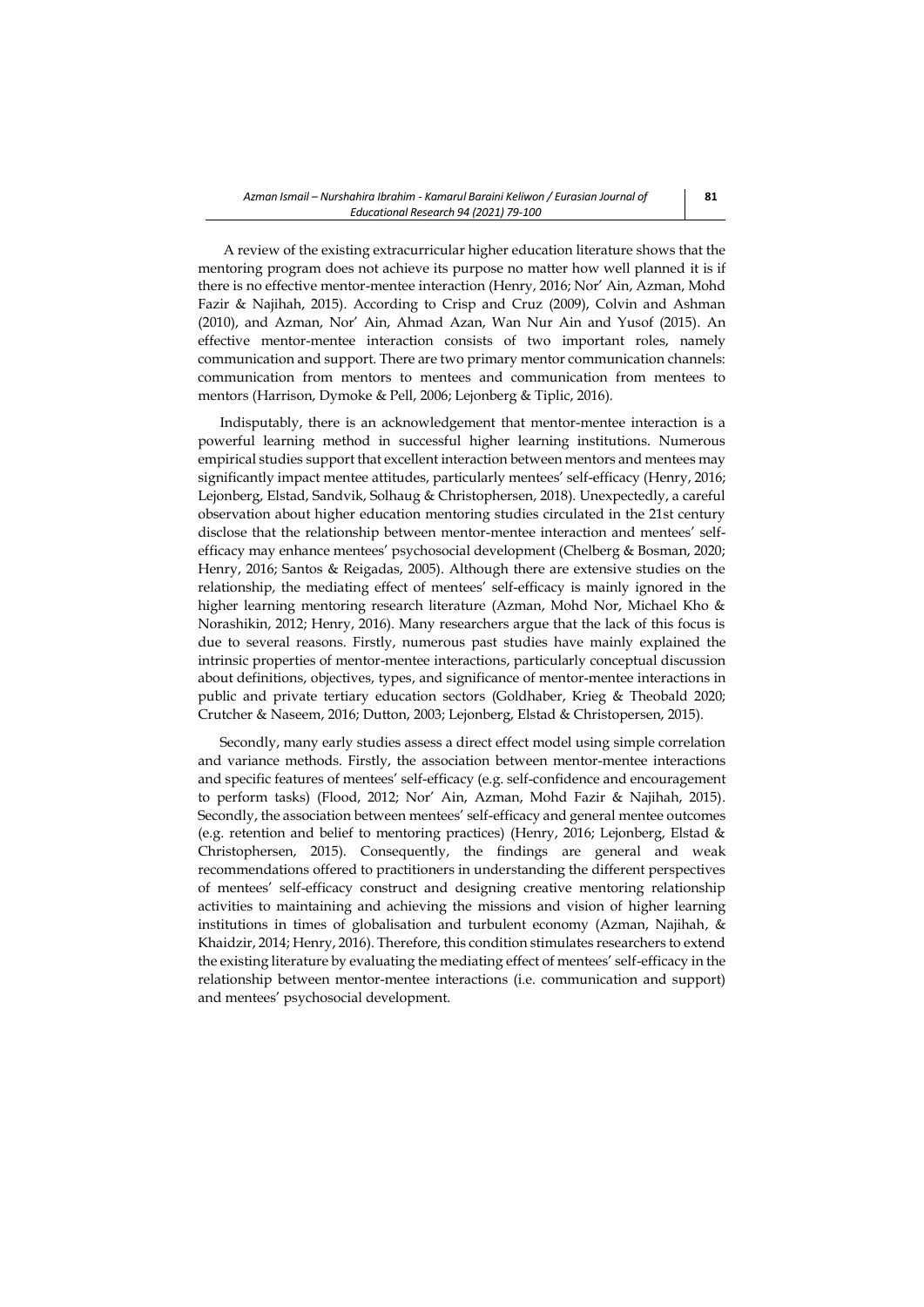## *Mentors' Communication*

Communication from mentors to mentees refers to mentors' willingness to share their knowledge and experiences, provide directions, and share evaluations (such as advice, comments, disapproval, feedback, or praise about mentees' learning and teaching). Meanwhile, communication from mentees to mentors is perceived as reflective communication where mentees openly convey their positive and/or negative views about issues in learning and teaching, as well as providing extensive opportunities to mentees to reflect on what they do and expectations about learning and teaching (Harrison, Dymoke & Pell, 2006; Lejonberg and Tiplic, 2016). Such communication will increase mentees' understandings of mentoring programs aims, roles of mentors and mentees, mentoring approaches, program procedures and related policies, learning content, tasks that should be learned, program evaluations, overall benefits of the programs, and awareness around any mistakes or inappropriate actions they may make. As a result, it may inspire mentees to achieve their intended objectives (Azman et al., 2015; Lejonberg & Tiplic, 2016).

### *Mentors' Support*

Mentors' support has two primary forms: emotional and instrumental aids (Morelli, Lee, Arnn & Zaki, 2015). Emotional support refers to empathy (e.g. love, value, and care) and emotional responsiveness (e.g. responsible in helping others) (Cutrona, Shaffer, Wesner, & Gardner, 2007; Shrout, Herman & Bolger, 2006). Mentors often implement emotional support by encouraging mentees to obtain new knowledge, skills, and attitudes and guide them to appropriately use them in everyday activities (Levinson, 1978). Meanwhile, instrumental support refers to listening to emotional disclosures (e.g. doing well on examinations and getting into an argument) and providing tangible assistance (e.g. the type and number of helping behaviours; such as care during sickness, assisting with learning techniques, and lending money) (Morelli, Lee, Arnn, & Zaki, 2015; Rameson, Morelli & Lieberman, 2012). For example, instrumental support is provided by mentors to assist mentees in realising the similarities between what they learn in mentoring programs and campus environments (Podsakoff, MacKenzie & Podsakoff, 2003). This support is essential because it may help enhance mentees positive outcomes, such as positive stress, motivation, relationships, and performance (Allen, Eby & Lentz, 2016; Stewart & Knowles, 2003; Wanberg, Welsh & Hezlett, 2003).

### *Mentees' Self-Efficacy*

Self-efficacy is a broad construct that includes several important features; such as difficult tasks (as challenges to be mastered), setting challenging objectives and retaining a strong commitment to them, sustain their efforts in failures or difficulties, identify failure characteristics as inadequate effort or lack of knowledge and skills, and being able to control threatening circumstances (Bandura, 1994; Weibell, 2011). Incorporating such features can lead to a greater notion of individuals' self-efficacy, increasing their belief to organise and perform certain actions to achieve a desired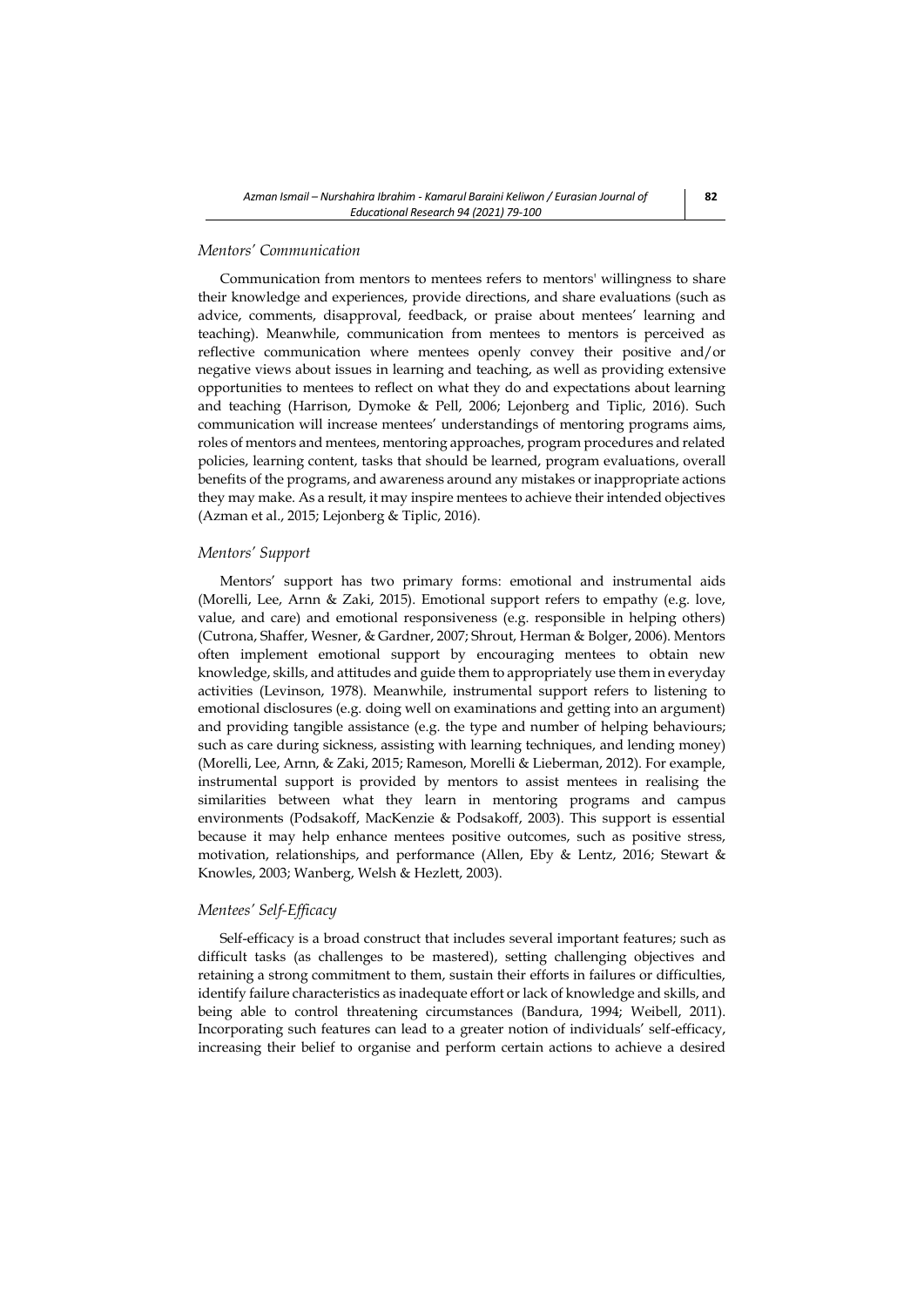performance level in specific situations. Bandura (2000) mentions that mentees with a high sense of self-efficacy will have high beliefs to meet challenging tasks. They will also have high motivation to learn activities and can improve learning outcomes (Lejonberg & Tiplic, 2016; Van Dinther, Dochy & Segers, 2011). Conversely, mentees with low self-efficacy will have lower aspirations and goals and tend to believe that they do not have the knowledge and skills required to perform difficult tasks. Furthermore, they may avoid completing tasks that they cannot easily perform and low motivation to learn new knowledge, attitudes, and behaviours in organisations (Bandura, 1993; Pajares & Schunk, 2005; Rayle, Kurpius & Arredondo, 2006).

# *Mentees' Psychosocial Development*

Psychosocial is a multidimensional construct constituted from psychology (person inner aspect) and social (person outer aspect). In general, it can be defined as individuals' ability to integrate their psychological factors with social conditions properly. This integration process will help individuals develop positive personal development characteristics, such as a feeling of ease to adapt and/or adjust to new environmental challenges (Azman et al., 2015; Henry, 2016). For instance, mentees with high psychosocial skills are willing to spend more time and energy to improve their positive personality features, such as counselling, role modelling, and friendship. These useful features may enhance mentees' competency and clarity of identity and prepare them for the transition from higher learning institutions to the workplace (Azman et al., 2015; Hamilton, Boman, Rubin & Sahota, 2019).

### *Relationship between Mentor-Mentee Interactions and Mentee Outcomes*

The role of mentors' communication in changing mentees' self-efficacy is coherent with the principal meaning of Giles and Tania's (2007) Communication Accommodation Theory. This theory posits that communication accommodation consists of two major strategies: discourse management and interpersonal control. Discourse management refers to a mentor's facilitation of a mentee's contribution to interactions (e.g. offering turns, evoking self-disclosure, and assisting a constructive voice). Meanwhile, interpersonal control is usually referred to as relationships between interactants within ingroup and outgroup (e.g. good rapport and cooperation between members when interacting). These strategies complement each other in building and strengthening warm relationships between mentors and mentees, such as decreasing or controlling social differences and increasing comfortable interactions (Giles, Coupland & Coupland, 1991; Willemyns, 2010). This theory in higher learning mentoring shows that communication accommodation is often translated into mentors' communication (Azman et al., 2015; Henry, 2016). Numerous research from various high learning institutions has identified the effect of mentors' communication on mentees' self-efficacy. For example, results of studies conducted by Reynolds and Brannick (2009), Azman et al. (2015), Nor' Ain, Azman, Mohd Fazir, and Najihah (2015), and Lejonberg et al. (2018) suggest that the capability of mentors that implement comfortable communication (e.g. deliver accurate and honest information via technology media, face to face interactions, and providing clear instructions and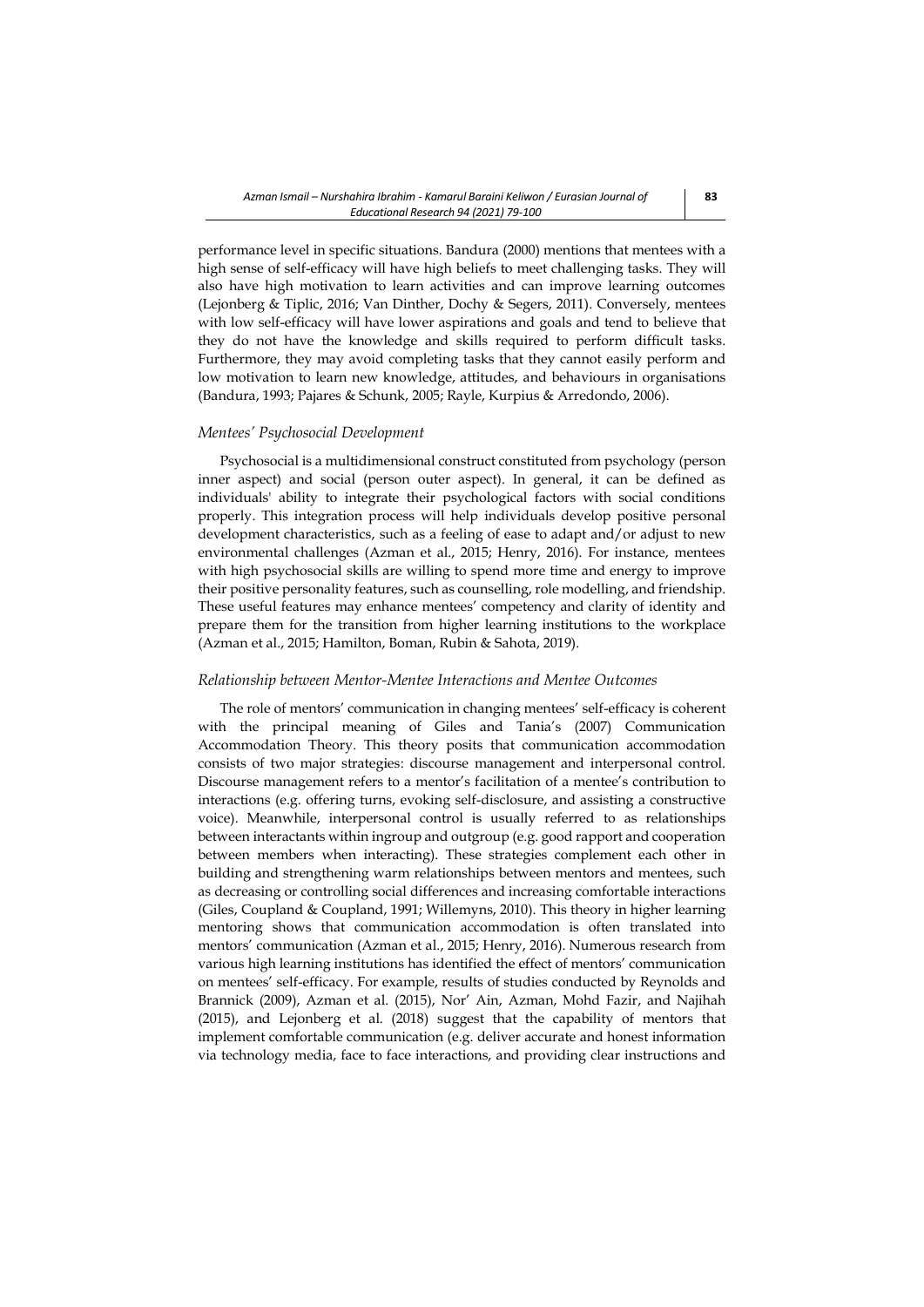awareness) had increased mentees' psychosocial development in higher learning institutions.

The influence of mentors' support in increasing mentees' self-efficacy is consistent with the essence of Levinson's (1978) Early Adult Transition Model. The model posits that an individual's life structure would confront critical conditions when he/she goes through the transformation process from childhood into adulthood (e.g. learning to live separately from their families; this process involves psychological and social aspects). Support from knowledgeable and experienced individuals is essential to increase young individuals' confidence to appropriately handle new lifestyles when they become adults (Johnson, 2015; Levinson, 1978). This model's application in higher learning mentoring is widely translated as mentors' support (Flood, 2012; Lejonberg et al., 2018). Further studies in different higher learning institution settings have recognised the effect of mentors' support on mentees' self-efficacy. For example, results from studies by Flood (2012), Azman et al. (2015), Nor' Ain et al. (2015), Henry (2016), and Lejonberg et al. (2018) reported that the capability of mentors to provide adequate support (e.g. encouragement, dialogue, facilitation, and material aids) had increased psychosocial development of mentees' in respective higher learning institutions.

Many extant studies in diverse colleges and universities recognise that mentormentee interactions are a significant determinant of mentees' psychosocial skills. For example, findings from studies by [Kreider,](https://www-scopus-com.ezplib.ukm.my/authid/detail.uri?authorId=55744420300&eid=2-s2.0-85052214013) [Medina,](https://www-scopus-com.ezplib.ukm.my/authid/detail.uri?authorId=57203550075&eid=2-s2.0-85052214013) [Lan,](https://www-scopus-com.ezplib.ukm.my/authid/detail.uri?authorId=57203549365&eid=2-s2.0-85052214013) [Wu,](https://www-scopus-com.ezplib.ukm.my/authid/detail.uri?authorId=55557609800&eid=2-s2.0-85052214013) [Percival,](https://www-scopus-com.ezplib.ukm.my/authid/detail.uri?authorId=7004837392&eid=2-s2.0-85052214013) [Byrd,](https://www-scopus-com.ezplib.ukm.my/authid/detail.uri?authorId=57203554605&eid=2-s2.0-85052214013) [Delislie,](https://www-scopus-com.ezplib.ukm.my/authid/detail.uri?authorId=57203554454&eid=2-s2.0-85052214013) [Schoenfelder,](https://www-scopus-com.ezplib.ukm.my/authid/detail.uri?authorId=57203547330&eid=2-s2.0-85052214013) and [Mann](https://www-scopus-com.ezplib.ukm.my/authid/detail.uri?authorId=7202441561&eid=2-s2.0-85052214013) (2018), Hamilton, Boman, Rubin, and Sahota (2019), and [Yüksel and Yılmaz \(](https://www.sciencedirect.com/science/article/abs/pii/S0260691719304903#!)2019), advocate that mentors competency to properly implement comfortable communication (e.g. interpersonal communication and information delivery via face to face and electronic media) and provide adequate support (e.g. moral support and new learning techniques), had increased mentees' psychosocial development.

# *Relationship between Mentor-Mentee Interactions, Mentees' Self-Efficacy, and Mentees' Psychosocial Development*

The mediating effect of mentees' self-efficacy in the relationship between mentormentee interactions and mentees' psychosocial development is consistent with Bandura's (1994) Social Cognitive Theory. It states that self-efficacy refers to *"people's beliefs about their capabilities to produce designated levels of performance that exercise influence over events that affect their lives"* (Bandura, 1994, p. 2). When individuals believe in their abilities, this will regulate their effort, resilience, and perseverance in performing daily tasks. For instance, individuals with high self-efficacy would trigger positive emotions (e.g. relaxed and comfortable) in handling difficult tasks resulting in increased effort, persistence, and resilience. Conversely, individuals with low selfefficacy would trigger negative emotions (e.g. stress, depression, and narrow vision) when faced with difficult tasks, decreasing effort and persistence (Bandura, 1986, 1997; Pajares & Schunk, 2005). Numerous past studies have only employed a direct effects model to assess the effect of mentor-mentee interactions on specific features of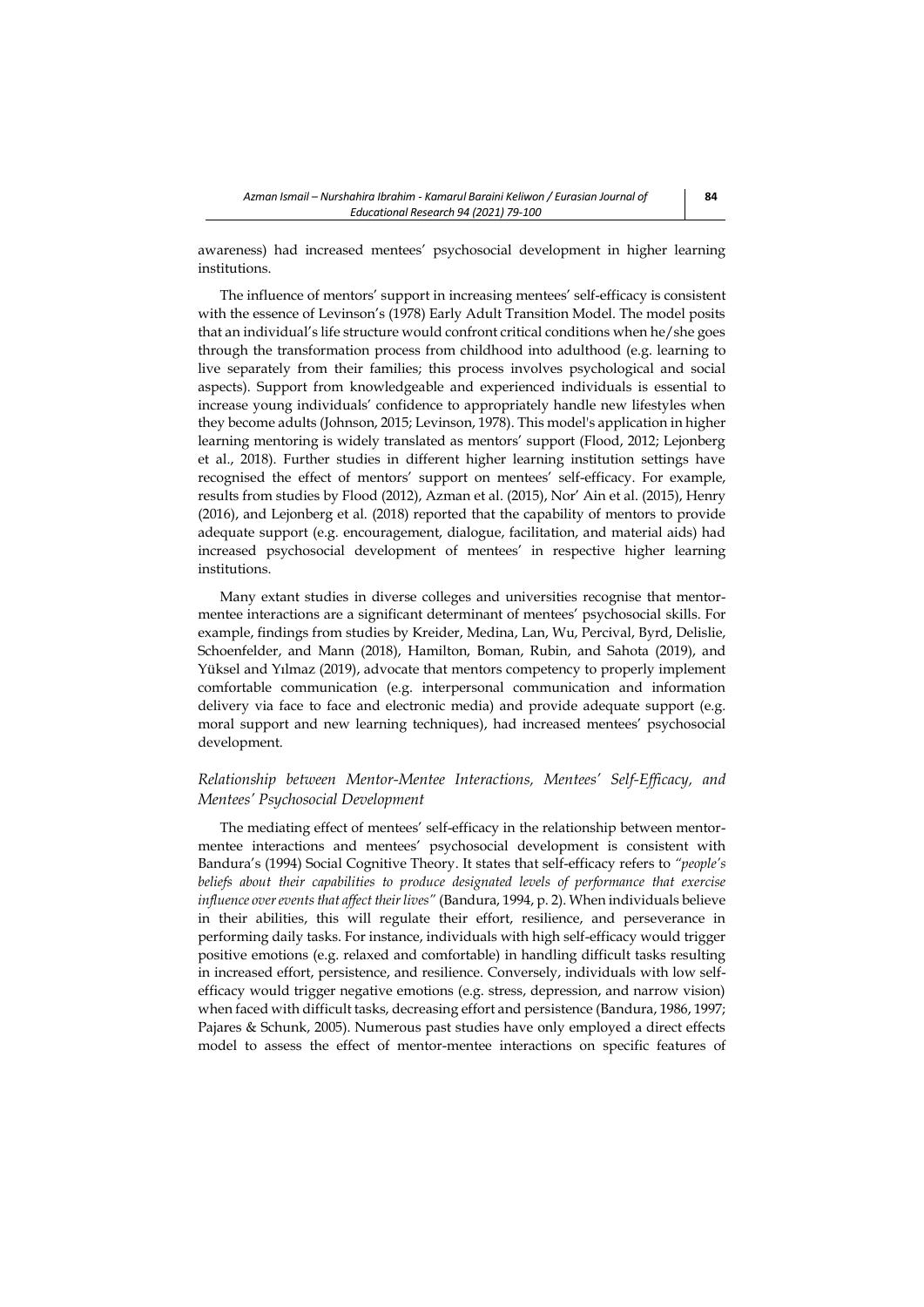mentees' self-efficacy (e.g. self-confidence and perceived ability to perform tasks) (Nor' Ain et al., 2015; Lejonberg et al., 2018); effect of formal and informal mentoring programs on specific dimensions of mentees' psychosocial development (e.g. life experiences, personal growth, social adjustment, and prepare mentees to work in the industry) (Brodeur, Larose, Tarabulsy & Feng, 2017; Fonts, 2018; Kreider et al. 2018); and the effect of peer mentoring on specific forms of mentees' psychosocial skills (e.g. improve communication and relationship difficulties, reduce stress and help achieve professional goals) (Hillier, Goldstein, Tornatore, Byrne, Ryan & Johnson, 2018; Kubberød, Fosstenløkken & Erstad,2018).

Conversely, the latest limited studies have used an indirect effects model to measure the mediating effect of mentees' self-efficacy between mentor-mentee interactions (i.e. mentors' communication and mentors' support) and mentees' psychosocial development. For instance, DuBois and Neville (1997), Campbell-Whatley (2001), Santos and Reigadas (2005), Flood (2012), and Henry (2016) identified that the capability of mentors to implement comfortable communication (e.g. deliver accurate and honest information via social media and face to face interaction, good contact and information sharing) had invoked mentees' self-efficacy. Accordingly, this situation could increase mentees' psychosocial development. In contrast, findings by Santos and Reigadas (2005), and Azman, Mohd Nor, Michael Kho, and Norashikin (2012) supported that the capability of mentors to provide adequate support (e.g. encouragement, moral support, career counselling and psychological aids, and material aids) had strongly evoked mentees' self-efficacy. Consequently, this condition might increase mentees' psychosocial development.

The literature has been used as a basis to develop a theoretical framework, as exhibited in Figure 1 below.



**Figure 1.** *Conceptual Framework*

Based on the framework above, formulated hypotheses are as follows:

H1: There is a positive relationship between mentors' communication and mentees' self-efficacy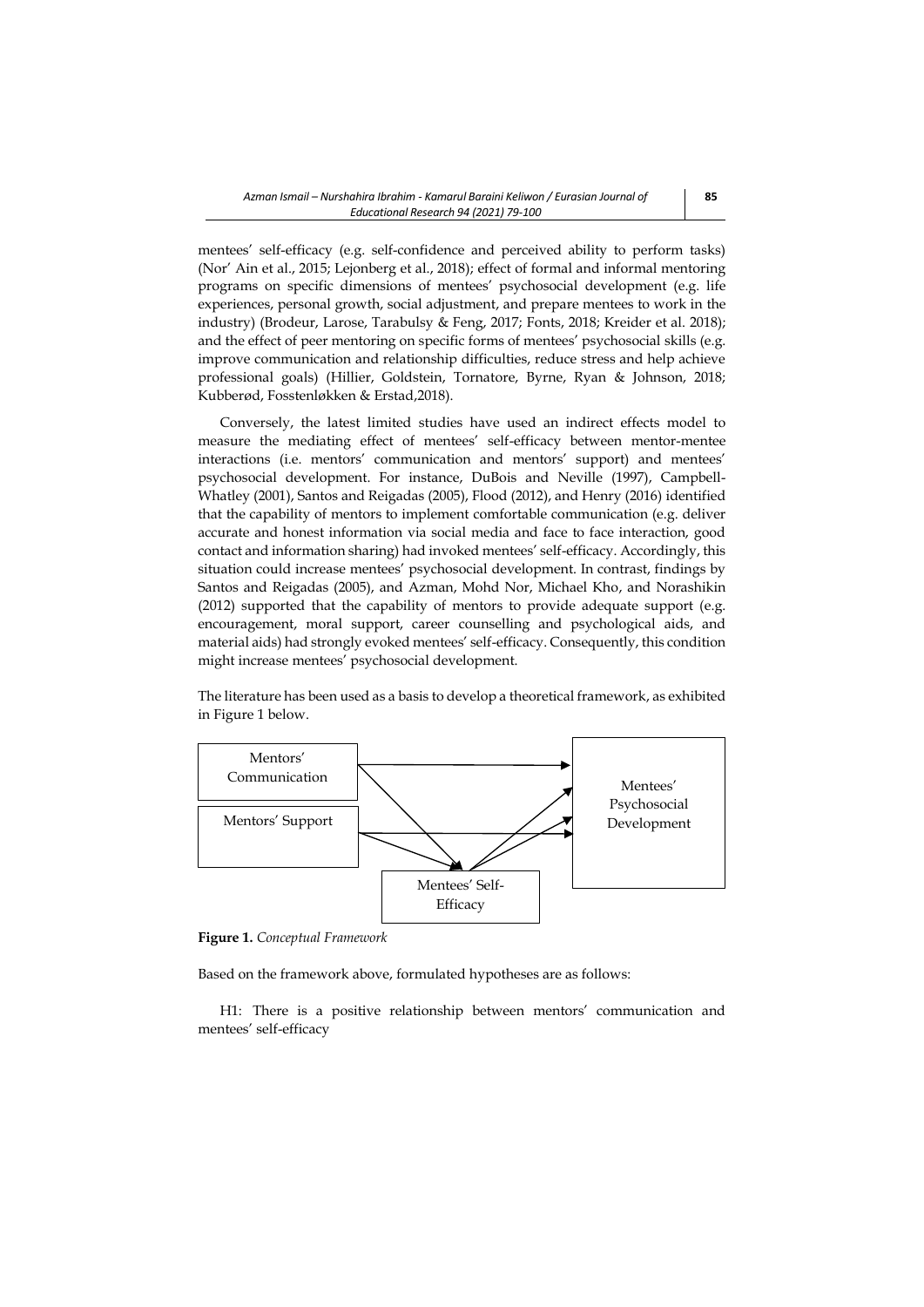H2: There is a positive relationship between mentors' support and mentees' selfefficacy

H3: There is a positive relationship between mentors' communication and mentees' psychosocial development

H4: There is a positive relationship between mentors' support and mentees' psychosocial development

H5: Mentees' self-efficacy mediates the effect of mentors' communication on mentees' psychosocial development

H6: Mentees' self-efficacy mediates the effect of mentors' support on mentees' psychosocial development

## **Method**

## *Research Design*

This study was conducted at two public institutions of higher learning in Sarawak, Malaysia. The names of the institutions are kept anonymous for confidentiality reasons. These institutions' leadership has planned various coping strategies to ensure that its student development programs quality is at par with developed countries. One of the current issues in higher learning institutions is the gap between student development outcomes and the competencies required by society and industry. In responding to the issue, mentoring programs have been set up as an effective instrument to upgrade student success in campuses and prepare them to meet future industry needs and expectations.

Within this study's context, responsible centres, such as faculties, are given autonomous to plan and administer formal and informal interactions between mentors and mentees to support their institutions' vision, missions, and goals. Mentor-mentee interactions take various forms and are distinguished by their duration, function, and source (s) of mentoring. For example, formal interactions between mentors and mentees are usually conducted based on formal procedures and policies, whereas informal interactions are implemented spontaneously and naturally. These mentoring types affect the mode of interaction between students and mentors and the amount of contact provided to students in terms of teaching, sharing information, providing advice and feedback, academic goal-setting and tracking, and creating a positive personal bond.

Present studies in Malaysian federal government-owned institutions of higher learning (e.g. Azman, Najihah, & Khaidzir, 2014; Nor' Ain, Nor Shaffika Izzaty, Asmuni & Najihah, 2015) showed that formal and informal mentoring interactions are equally important and will upgrade undergraduate students' self-efficacy (e.g. selfconfidence and perceived ability to perform a task). This situation may increase mentees ability to overcome academic difficulties, cope with the campus environment, and prepare them for the job market upon graduation. Although this relationship is interesting, many studies prefer to highlight the internal features of mentor-mentee interactions. Conversely, the mediating effect of mentees' self-efficacy between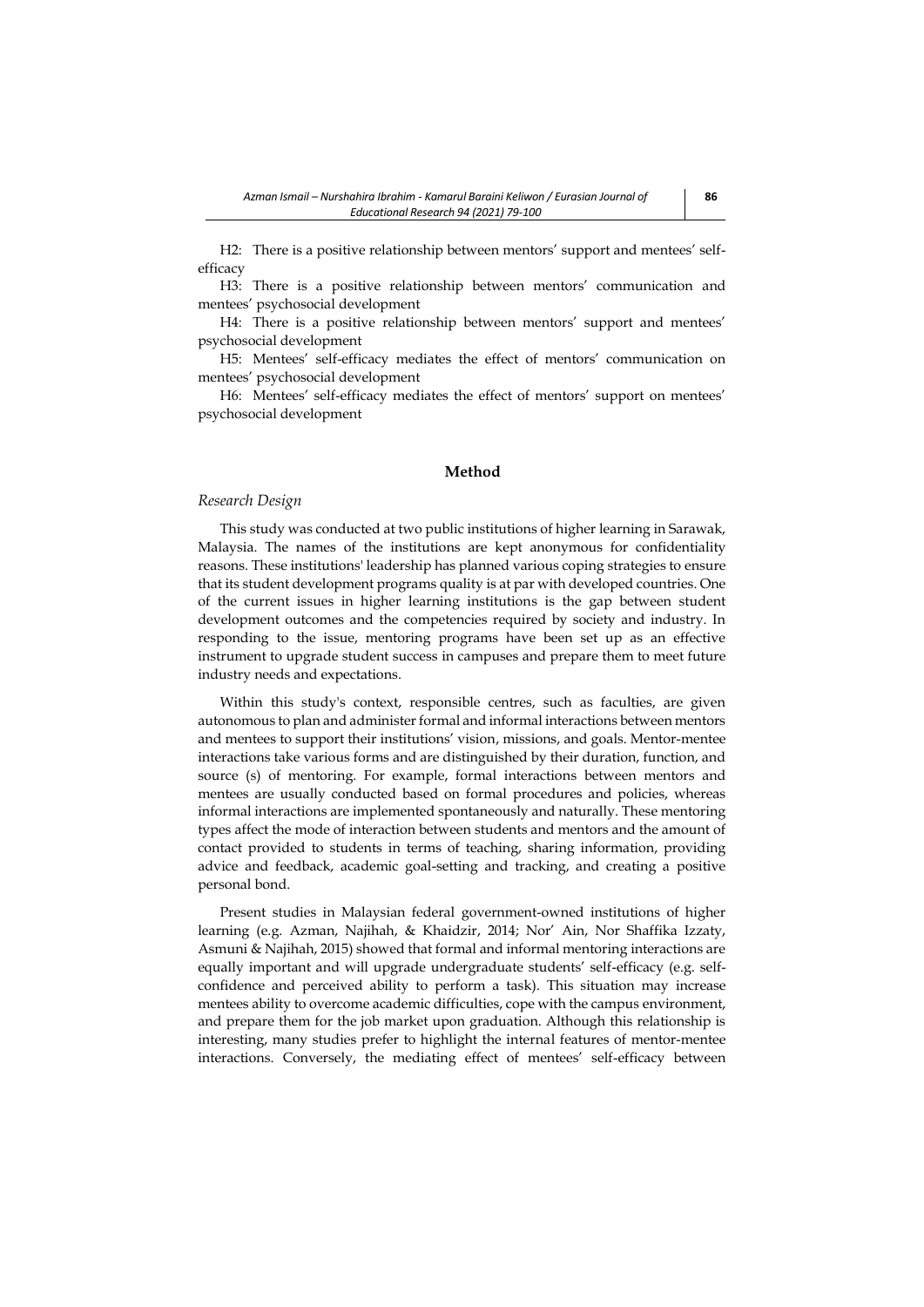mentor-mentee interactions and mentees' psychosocial development has not been adequately emphasised in higher learning institutions' mentoring models (Azman, Najihah, & Khaidzir, 2014). Therefore, with the lack of empirical evidence, there is an urgent need to explore this issue further.

This study used a survey method (as research strategy) and cross-sectional research design to help the researchers collect accurate data, decrease bias, and increase the quality of collected data, as suggested by Sekaran and Bougie (2016). At the initial stage of data collection, the survey questionnaire was drafted based on the literature on higher learning institutions mentoring. Furthermore, a back-to-back translation technique was utilised to translate the survey questionnaire into English and Malay languages to enhance the quality of research results (Lomand, 2016).

### *Research Sample*

This study applied a purposive sampling method to distribute 1000 survey questionnaires to students at higher learning institutions in Sarawak, Malaysia. For this study's aim, this sampling technique was chosen because higher learning institutions' management did not provide detailed information about students for confidentiality reasons. This limitation did not permit the researchers to use a random sampling technique in selecting participants for this study. The academic evaluator conducts the distribution of questionnaire forms to all respondents (students) at each faculty. Academic evaluators' assistance is significant to help researchers obtain the data accurately and immediately as the evaluators are aware of the respondents' situation and development. Furthermore, students answered the survey questionnaire anonymously and voluntarily, based on their consent. Out of the total, 679 (68%) usable questionnaires were returned to the researchers.

The majority of the participants in this study were females (71.7%). All participants were aged between 22 and 24 years old (41.4%), 40.9% were STPM holders, the majority were third-year students (38.1%), 38.1% were CGPA holders from 2.51 to 3.00, 68.8 were bachelor program students, and mentors mainly were men (37.6%). Harman's single factor test was conducted as suggested by Podsakoff et al. (2003) to discover biases caused by the survey method. Results showed that the variance percentage was 41.778 and that this value was lower than 50 per cent of the variance (Podsakoff et al. 2003), which concluded that bias is not present in the survey method.

### *Research Instruments and Procedures*

This study's survey questionnaire comprises three major parts: Firstly, mentors' communication (COCT) used a 5-item adapted from mentoring communication literature (Azman et al., 2012; Sullivan, 2000). This construct was evaluated using two elements: communication from mentors to mentees and communication from mentees to mentors. Secondly, mentors' support (SUPT) used a 9-item adapted from mentoring support literature (Azman et al., 2012; Levesque, O'Neill, Nelson & Dumas, 2005; Langhout, Rhodes & Osborne, 2014). This construct was evaluated using two elements: emotional and instrumental aids. Thirdly, mentees' self-efficacy (SFCY) was a 10-item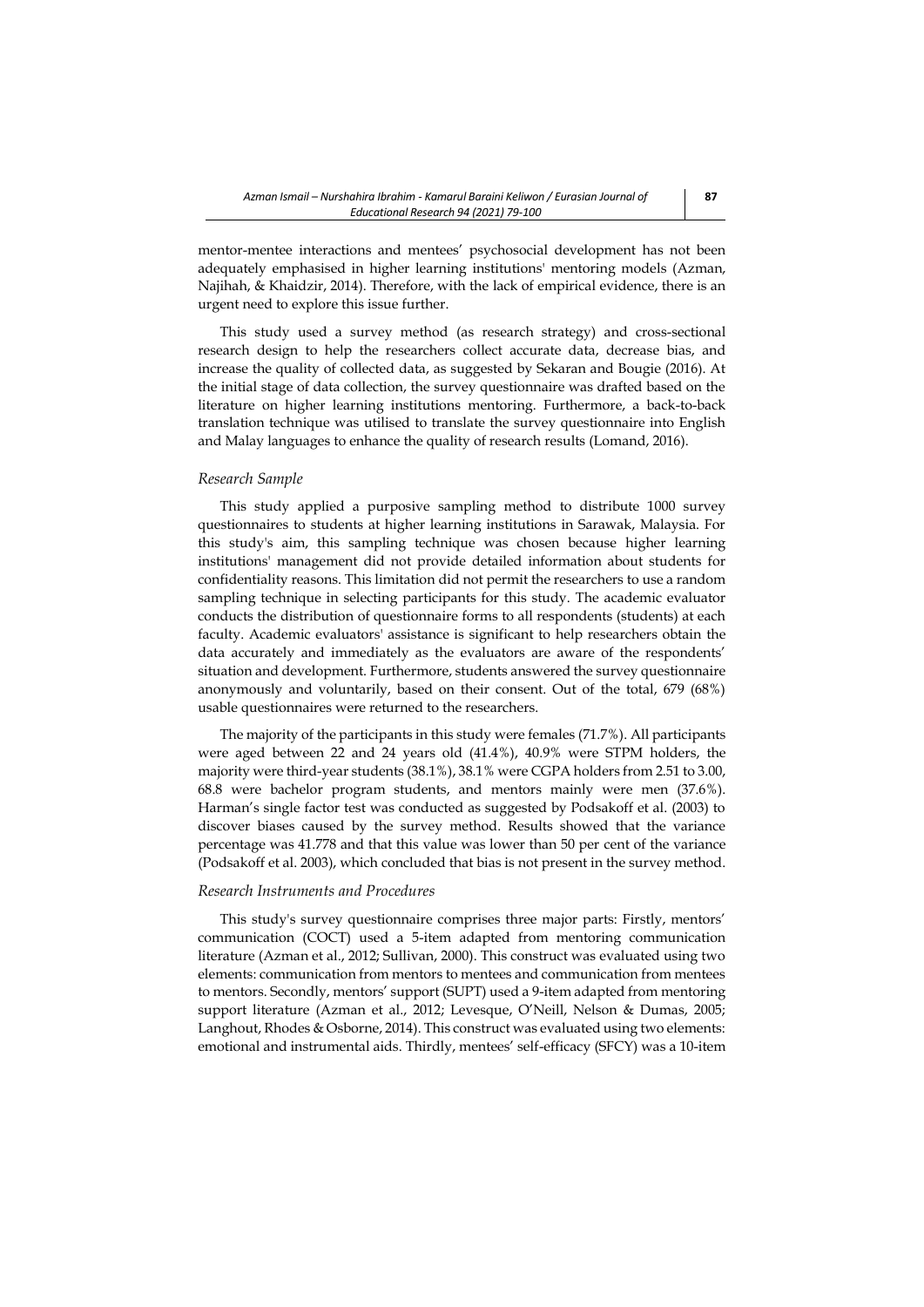adapted from mentees' self-efficacy literature (Azman et al., 2012; Bandura, 1993, 1997; Nor' Ain et al., 2015; Santiago & Einarson, 1998). This construct was evaluated using two elements: helping and confidence. Finally, mentees' psychosocial development (PSYS) was a 7-item adapted from mentees' psychosocial development literature (Allen et al. 2006; Azman et al., 2015a; Nor' Ain et al., 2015; Santos & Reigadas, 2005). This construct was evaluated using three elements: interaction, adaptation, and good example. A 7-point Likert scale ranging from (1) "strongly disagree/dissatisfied" to (7) "strongly agree/satisfied" were used to assess the items. Demographic variables such as gender, age, education, years of study, academic achievement, program, and mentors gender were controlled because this study assesses undergraduate students attitudes.

#### *Data Analysis*

The survey questionnaire data were analysed using the SmartPLS because it delivered latent variable scores, handled small sample sizes, had less normal data, and evaluated complex research frameworks (Hair, Hult, Ringle & Sarstedt, 2016; Henseler, Ringle and Sinkovics, 2009). Data analysis procedures are: First, confirmatory factor analysis was employed to assess the measurement scale's reliability and validity. Second, the direct effects model was tested, and the significant hypotheses were identified if the value of the t-statistic is more than 1.65 (one-tail testing) (Henseler et al., 2009). Third, the indirect effects model was tested, and the significant hypotheses were recognised if the value of the t-statistic is more than 1.96 (two-tail testing) (Henseler et al., 2009). Fourth, the R2 value was utilised as a criterion for the overall predictive strength of the model based on the following baselines: 0.19 (weak), 0.33 (moderate), and 0.67 (substantial) (Hair et al., 2017; Henseler et al., 2009). Fifth, the f2 value was used as a guide to decide the effect size of the predicting variable in the model based on the following rules: 0.02 (weak), 0.15 (medium), and 0.35 (large) (Hair et al., 2017). Sixth, the Q2 value was employed as a measure of predictive relevance based on the following criteria: 0.020 (weak), 0.15 (medium), and 0.35 (large). Lastly, the standardised root mean square residual (SRMR) value was lower than 0.1 and was applied as a model fit criterion (Hair, Hult, Ringle & Sarstedt, 2016).

## **Results**

Table 1 below displays that the loadings for all constructs are greater than 0.70. The values of average variance extracted (AVE) for all constructs higher than 0.50 show that they have satisfied the convergent validity analysis criteria. Meanwhile, all constructs' composite reliability values were higher than 0.80, indicating that the measurement scale has high internal consistency.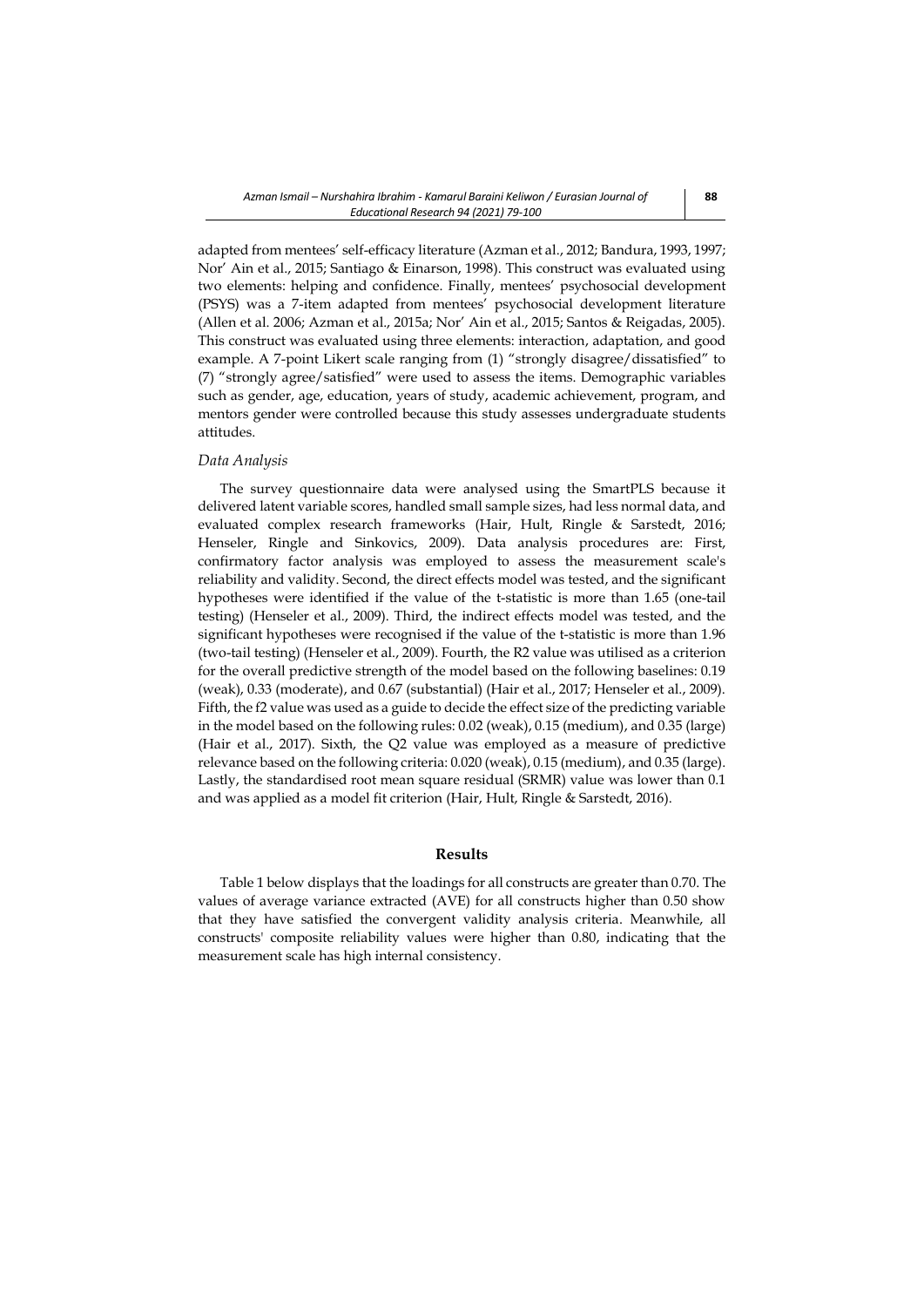# **Table 1**

*The Outcomes of Convergent Validity Analysis*

| Construct   | No. of Item | Factor Loadings           | AVE   | Composite Reliability |
|-------------|-------------|---------------------------|-------|-----------------------|
| COCT        | 5           | $0.756$ to $0.833$        | 0.636 | 0.897                 |
| <b>SUPT</b> | 9           | $0.729$ to $0.808$        | 0.586 | 0.927                 |
| <b>SFCY</b> | 10          | $0.730 \text{ to } 0.863$ | 0.647 | 0.948                 |
| <b>PSYS</b> | 7           | 0.749 to 0.837            | 0.622 | 0.920                 |

Table 2 below displays that the values of Heterotrait-monotrait (HTMT) ratio of correlation for all constructs were less than 0.90. The values of confidential interval for all constructs shown in the parenthesis were less than 1, proving that the constructs have satisfied the criteria of discriminant validity analysis.

# **Table 2**

| Construct   |                | <b>HTMT</b>    |
|-------------|----------------|----------------|
|             | <b>SFCY</b>    | <b>PSYS</b>    |
| <b>COCT</b> | 0.359          |                |
|             | (0.277, 0.425) |                |
| <b>SUPT</b> | 0.451          |                |
|             | (0.368, 0.527) |                |
| <b>SFCY</b> |                | 0.550          |
|             |                | (0.467, 0.609) |

*The Outcomes of Discriminant Validity Analyses*

*Note: The values in the parenthesis are the values of confidential interval at 5% and 95%*

Table 3 below displays that the means for all constructs are between 5.4042 and 5.6666 showing that most participants view levels of COCT, SUPT, SFCY, and PSYS range from high (4) to the highest level (7). The values of variance inflation factor for the relationships: a) between COCT, SUPT, and SFCY and b) between SFCY and PSYS were lower than 5.0, showing that the collinearity problem is not present in such relationships.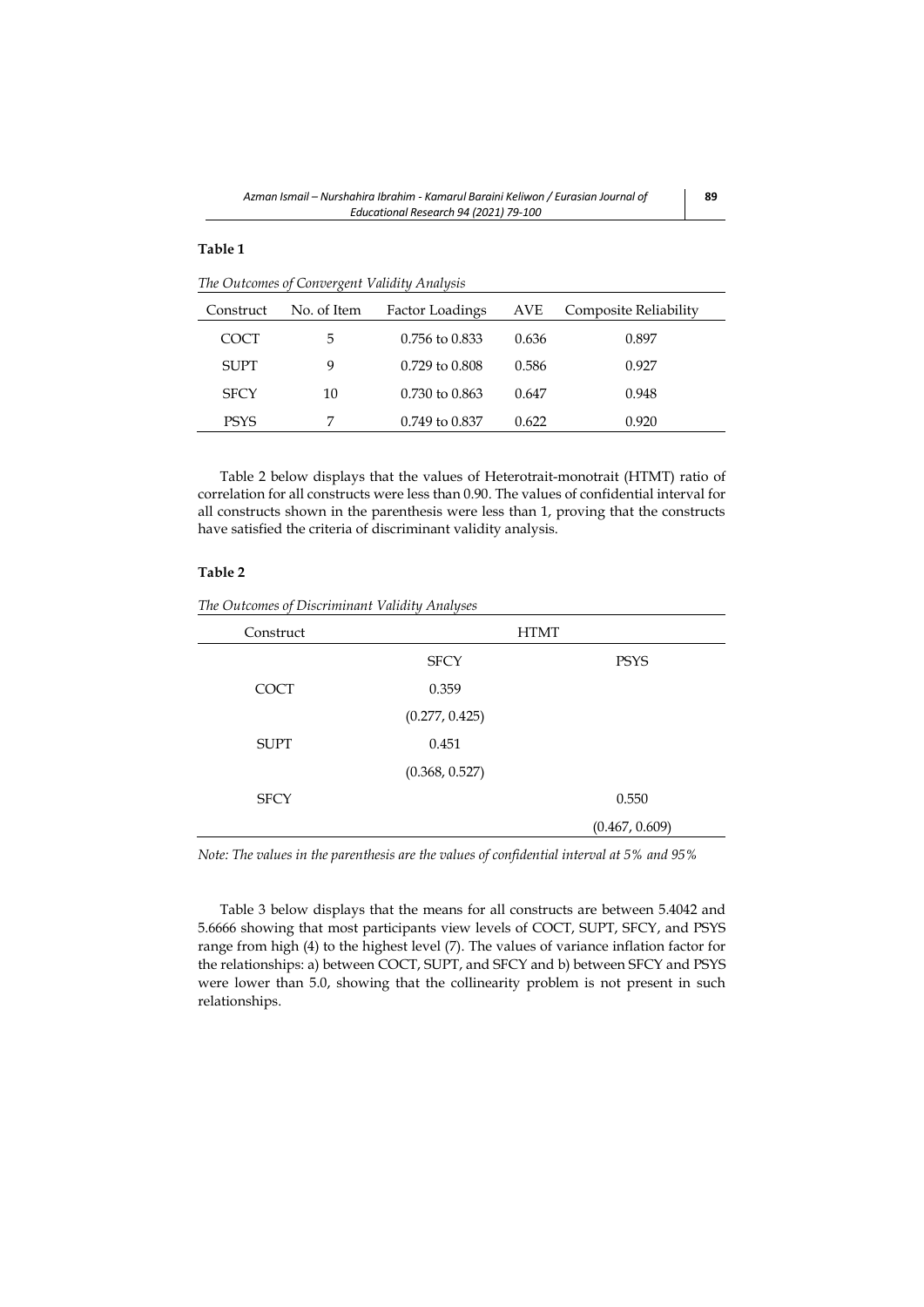## **Table 3**

*The Outcomes of Variance Inflation Factor and Descriptive Statistics*

| Construct   | Mean   | Standard<br>Deviation | Variance Inflation Factor |             |
|-------------|--------|-----------------------|---------------------------|-------------|
|             |        |                       | <b>SFCY</b>               | <b>PSYS</b> |
| COCT        | 5.6666 | 0.78303               | 1.285                     |             |
| <b>SUPT</b> | 5.4042 | 0.87723               | 1.285                     |             |
| <b>SFCY</b> | 5.4848 | 0.84413               |                           | 1.000       |
| PSYS        | 5.6556 | 0.71648               |                           |             |

Table 4 below displays that 48.5 per cent of the variance in SFCY is contributed by COCT and SUPT, showing that it has large support for the model. The outcomes of testing the research hypotheses produced two essential findings: First, COCT was positively and significantly correlated with SFCY (β=0.359; t=9.605); therefore, H1 is supported. Second, SUPT was positively and significantly correlated with SFCY (β=0.452; t=11.680); therefore, H2 is supported. This outcome confirms that communication and support are important determinants of mentees' self-efficacy.

## **Table 4**

*Outcomes of Testing Hypotheses 1 and 2*

| <b>Hypothesis</b>             | Beta<br>Value | T Statistics | R <sup>2</sup> | Decision |
|-------------------------------|---------------|--------------|----------------|----------|
| H1: COCT --------------> SFCY | .359          | 9.605        | 0.485          | Large    |
| H2: SUPT --------------> SFCY | .452          | 11.680       |                | Support  |

*Note: Significant at \*t value > 1.65 (one-tail test)*

Moreover, effect size  $(f^2)$ , predictive relevance  $(Q^2)$ , and model fit were evaluated. COCT had an f <sup>2</sup> value of 0.194, and SUPT had an f <sup>2</sup> value of 0.308, which were bigger than 0.15, showing that these constructs have a medium effect on SFCY. SFCY had a Q2 value of 0.296, signifying that it has predictive relevance. Further, the standardised root mean square residual (SRMR) value is 0.061, which is lower than 0.1 (Hair et al., 2017) or 0.08; this result demonstrates that this model has a good fit.

Table 5 below displays that 37.4 per cent of the variance in PSYS is contributed by COCT and SUPT, indicating that it has large support for the model. The outcomes of testing the research hypotheses produced two important results: First, COCT was positively and significantly correlated with PSYS ( $β=0.415$ ; t=10.970); therefore, H3 is supported. Second, SUPT was positively and significantly correlated with PSYS (β=0.293; t=7.151); therefore, H4 is supported. This outcome confirms that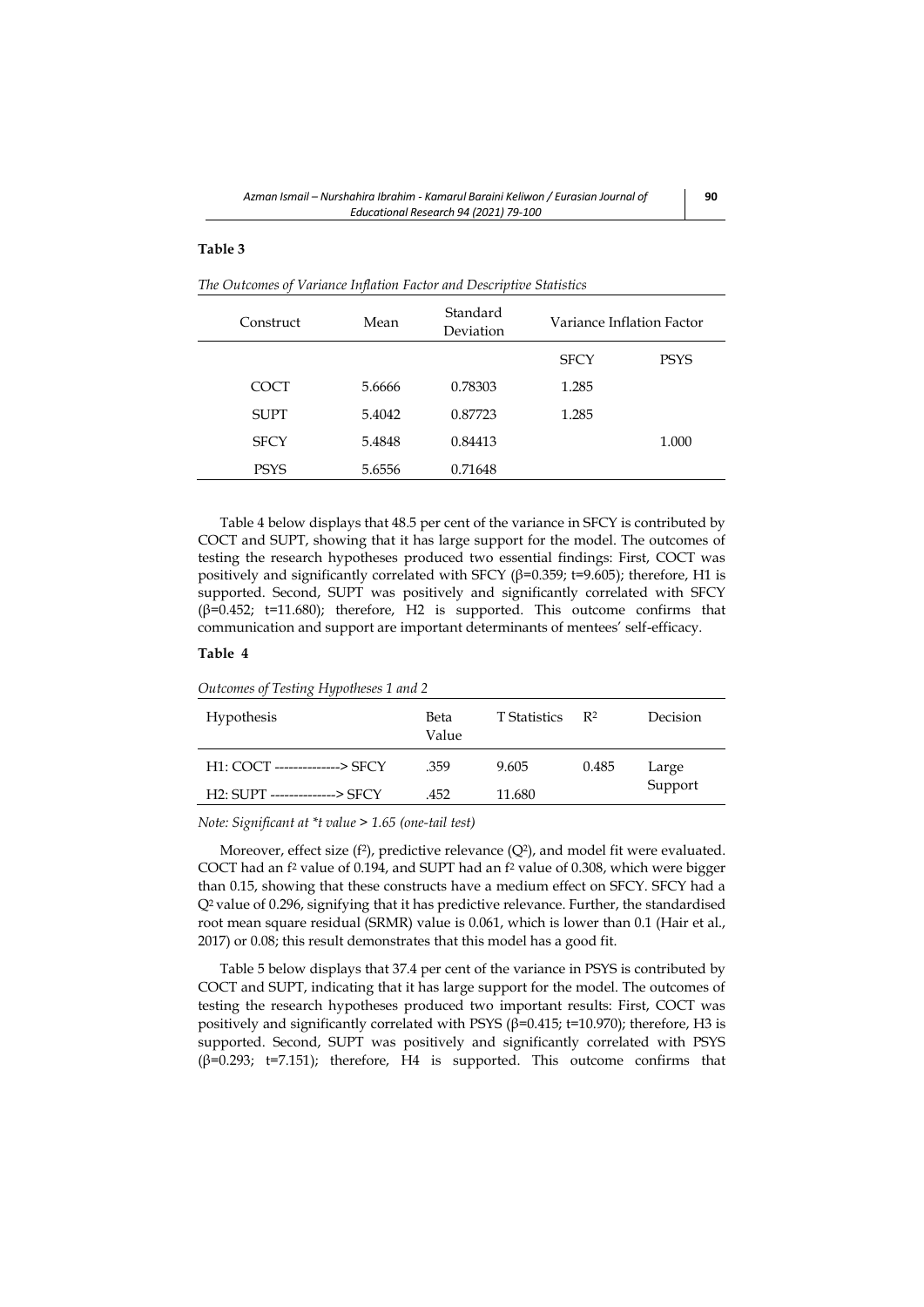communication and support are essential determinants of mentees' psychosocial development.

# **Table 5**

*Outcomes of Testing Hypotheses 3 and 4*

| Hypothesis                    | Beta<br>Value | <b>Statistics</b> | R <sup>2</sup> | Decision         |
|-------------------------------|---------------|-------------------|----------------|------------------|
| H3: COCT --------------> PSYS | .415          | 10.970            |                |                  |
| H4: SUPT --------------> PSYS | .293          | 7.151             | 0.374          | Large<br>Support |
|                               |               |                   |                |                  |

*Note: Significant at \*t value > 1.65 (one-tail test)*

Moreover, effect size  $(f^2)$ , predictive relevance  $(Q^2)$ , and model fit were evaluated. COCT had an f <sup>2</sup> value of 0.216, which was higher than 0.15, showing that this construct has a medium effect on PSYS. While, SUPT had an f <sup>2</sup> value of 0.107, which was lower than 0.15, signifying that this construct has a weak effect on PSYS. PSYS had a Q<sup>2</sup> value of 0.212, indicating that it has predictive relevance. Further, the standardised root mean square residual (SRMR) value is 0.059, which is lower than 0.1; this result displays that this model has a good fit.

Table 6 below displays that 30.3 per cent of the variance in SFCY is explained by COCT, showing that it has large support for the model. The relationship between COCT and SFCY was significantly associated with PSYS ( $\beta$ =0.551; t=0.16.271); therefore, H5 is supported. This outcome confirms that mentees' self-efficacy mediates the effect of mentees' communication on mentees' psychosocial development.

# **Table 6**

*Outcomes of Testing Hypothesis 5* 

| <b>Hypothesis</b>             | Beta<br>Value | <b>Statistics</b> | R <sup>2</sup> | Decision         |
|-------------------------------|---------------|-------------------|----------------|------------------|
| H5: COCT ----> SFCY----> PSYS | .551          | 16.271            | .303           | Large<br>Support |

*Note: Significant at t value > 1.96 (two-tail test)*

Further, mediating effect type, effect size  $(f^2)$ , predictive relevance  $(Q^2)$ , and model fit were assessed. The mediating effect for SFCY had partial mediation. This is due to the direct effects model (relationship between COCT and SFCY). The indirect effects model (relationship between COCT, SFCY, and PSYS) is significant and point in the same direction. SFCY had an f<sup>2</sup> value of 0.435, which was bigger than 0.35, showing that it has a large effect on PSYS. PSYS had a  $Q<sup>2</sup>$  value of 0.172, showing that it has predictive relevance. Furthermore, the standardised root mean square residual (SRMR) value is 0.0774, which is lower than 0.1; this result demonstrates that this model has a good fit.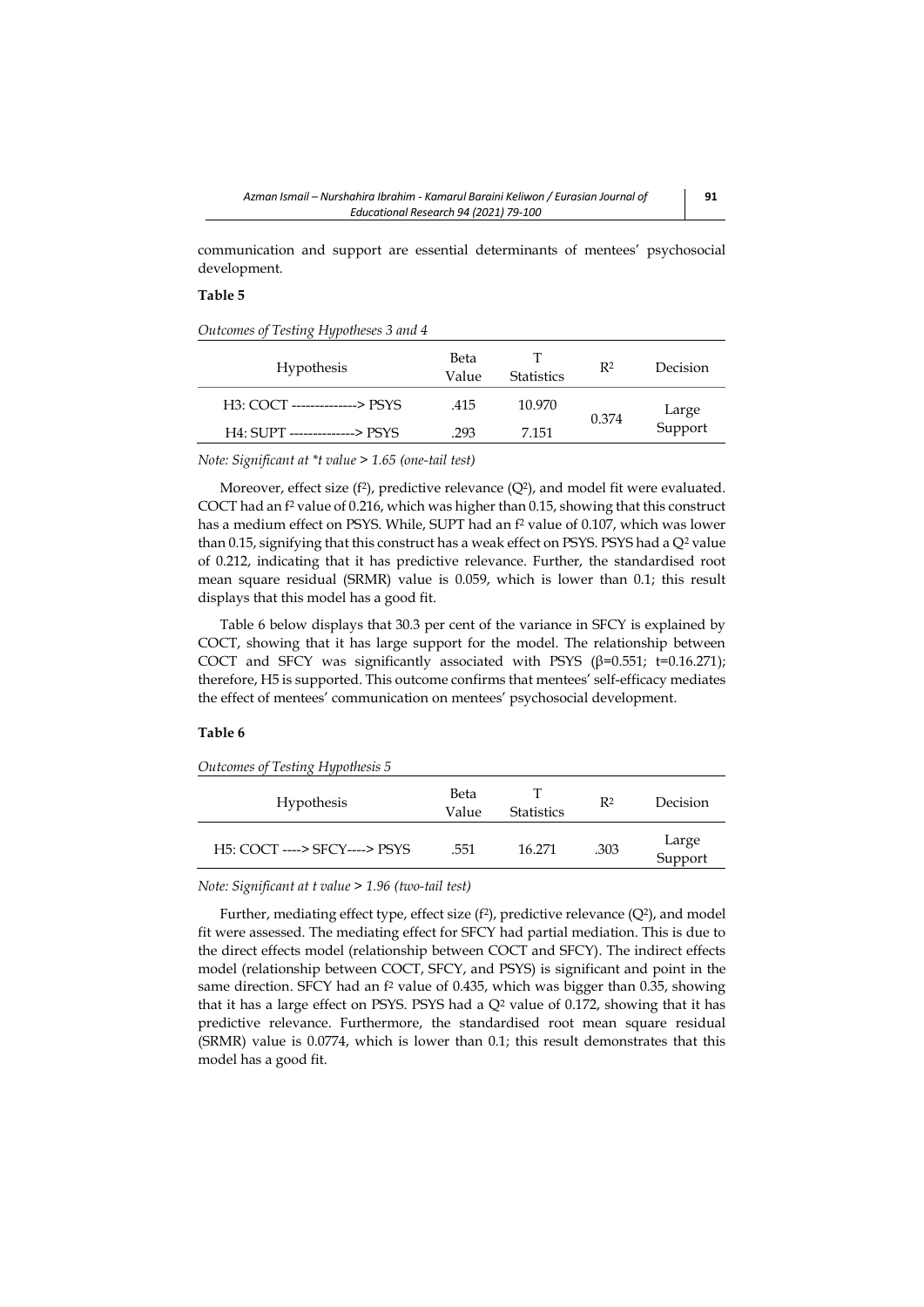Table 7 below displays that 30.3 per cent of the variance in SFCY is explained by SUPT, showing that it has large support for the model. The relationship between SUPT and SFCY was significantly associated with PSYS ( $\beta$ =0.550; t=0.16.520); therefore, H6 is supported. This outcome confirms that mentees' self-efficacy mediates the effect of mentees' support on mentees' psychosocial development.

## **Table 7**

*Outcomes of Testing Hypothesis 6*

| <b>Hypothesis</b>             | Beta<br>Value | <b>Statistics</b> | $\mathbb{R}^2$ | Decision         |
|-------------------------------|---------------|-------------------|----------------|------------------|
| H6: SUPT ----> SFCY----> PSYS | .550          | 16.520            | .303           | Large<br>Support |

*Note: Significant at t value > 1.96 (two-tail test)*

Further, mediating effect type, effect size  $(f^2)$ , predictive relevance  $(Q^2)$ , and model fit were assessed. The mediating effect for SFCY has partial mediation. This is due to the direct effects model (relationship between mentoring relationships (i.e. SUPT and SFCY). The indirect effects model (relationship between SUPT, SFCY, and PSYS) are significant and point in the same direction. SFCY had an f <sup>2</sup> value of 0.436, which was bigger than 0.35, showing that it has a large effect on PSYS. PSYS had a Q2 value of 0.171, showing that it has predictive relevance. Furthermore, the standardised root mean square residual (SRMR) value is 0.068, which is lower than 0.1; this result demonstrates that this model has a good fit.

### **Discussion, Conclusion, Recommendations**

Numerous past studies have extensively used a direct effects model to investigate two major types of relationships: between mentor-mentee interactions and mentees' self-efficacy (Henry, 2016; Azman et al., 2015; Nor' Ain, Nor Shaffika Izzaty, Asmuni & Najihah, 2015; Lejonberg et al., 2018), and between mentees' self-efficacy and mentees' psychosocial development (Kreider et al., 2018; Yüksel & Yılmaz, 2019; Hamilton, Boman, Rubin & Sahota, 2019). Outcomes of testing such models have only determined the strength of association between such variables of interest. Still, they are unable to quantify the effect size and nature of mentees' self-efficacy as a significant mediating variable between mentor-mentee interactions and mentees' psychosocial development (Hamilton et al., 2019; Henry, 2016; Azman, Mohd Nor, Michael Kho & Norashikin, 2012; Lejonberg et al., 2018). This situation inspires researchers to extend the literature by evaluating the mediating effect of mentees' self-efficacy in the relationship between mentor-mentee interactions and mentees; psychosocial development.

This study established a conceptual framework based on higher learning institutions mentoring literature. The structural model has shown that mentees' self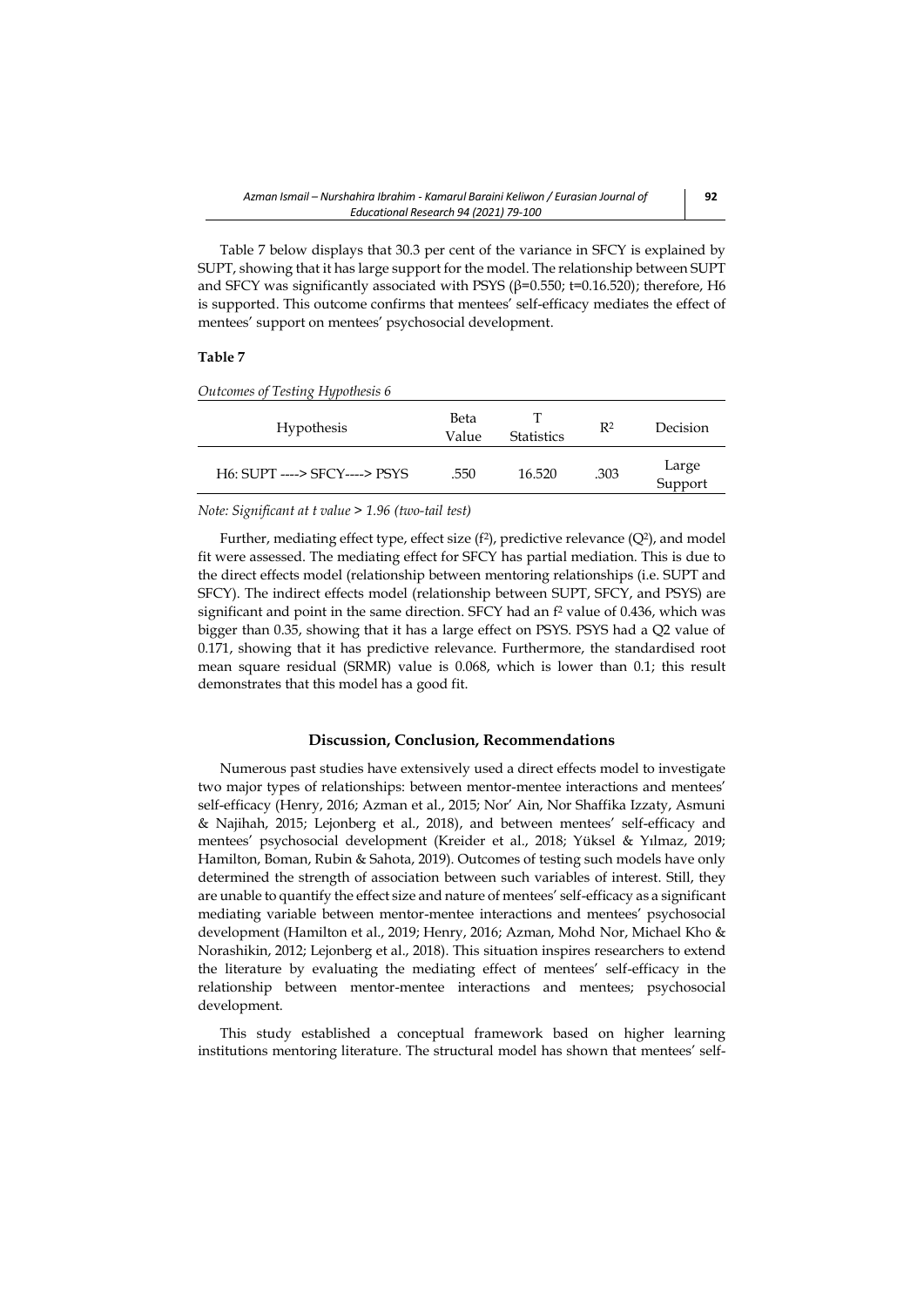efficacy acts as a significant mediating variable in the relationship between mentormentee interactions and mentees' psychosocial development. This finding demonstrates that mentors' capabilities to apply comfortable communication and offer sufficient support in formal and/or informal mentoring activities may strongly invoke mentees' self-efficacy. Consequently, this condition may increase mentees' psychosocial development.

In this study context, broad mentoring policies have been established by the Ministry of Higher Education Malaysia, based on the grand national agenda (e.g. Vision 2020, new economic models and organisational transformational objectives) and global challenges (e.g. globalisation, borderless world, industrial revolution 4.0, international cooperation, and economic crisis). Then, the ministry has given autonomy to public higher learning institutions' leadership to implement mentoring objectives, types, learning content and methods, and procedures to achieve their strategic vision and missions. In higher learning institutions, responsible centres, particularly faculties, are empowered to appoint mentors to teach and facilitate the assigned mentees (undergraduate students), provide facilities, and determine evaluation methods. Interactions between mentors and mentees are vital because they may determine the achievement of faculty mentoring objectives. The majority of participants showed that the levels of mentors' communication, mentors' support, mentees' self-efficacy, and mentees' psychosocial development are high. This situation explains that mentors' ability to implement comfortable communication and provide adequate support in mentoring activities will strongly enhance mentees' self-efficacy. Consequently, this self-efficacy could increase mentees' psychosocial development.

This study provides two important impacts: theoretical contribution and practical contribution. Concerning theoretical contribution, this study's outcomes confirm that mentees' self-efficacy has mediated the effect of mentors' communication and support on mentees' psychological development. This outcome is consistent with the notion of (Bandura 1993; 2000). Social Cognitive Theory suggests that mentors' capability to practice comfortable communication properly (e.g. open, honest, and accurate information) and provide adequate support (e.g. encouragement and tangible aids) will enhance mentees' self-efficacy. Consequently, this self-efficacy may increase mentees' psychosocial development in organisations. This result has also supported the survey findings of Campbell-Whatley (2001), Henry (2016), Azman, Mohd Nor, Michael Kho, & Norashikin (2012), DuBois & Neville (1997), Flood (2012) and Santos & Reigadas (2005), which revealed that the capability of mentors to practice good interaction (i.e. mentors' communication and support) with diverse mentee personalities, needs, and expectations in formal and informal mentoring activities have increased mentees' self-efficacy. Thus, this self-efficacy may increase mentees' psychosocial development in the respective organisations.

Furthermore, in terms of practical contribution, the outcomes of this study can be used by practitioners to improve the effectiveness of mentoring management in higher learning institutions. To achieve this purpose, management should be concerned about the following aspects: Firstly, creative training programs should be appropriately planned to assist mentors in using standardised content and methods in teaching and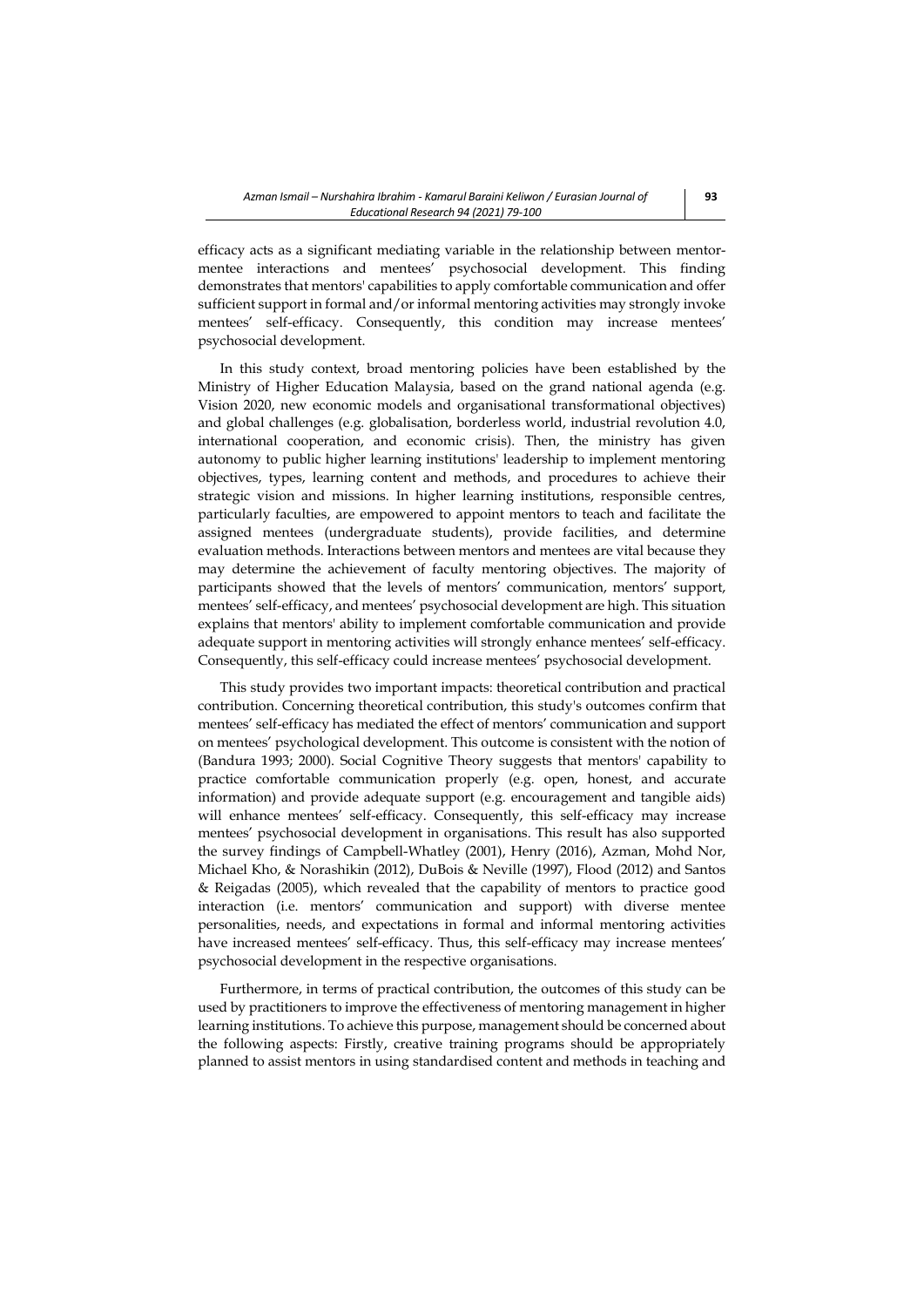facilitating and evaluating diverse mentee backgrounds who have different needs and expectations. This practice may ease mentors to measure their mentee capabilities in achieving mentoring targets. Secondly, responsible centres in colleges and universities, such as faculties, should plan formal gathering sessions at least two times a year. This session is essential to increase understanding of mentoring benefits and goals, decrease barriers and build a good rapport between mentors and mentees, and enhance commitment with mentoring goals. This practice may improve mentees' personalities, moral, and confidence to perform tasks. Thirdly, peer mentoring programs should be initiated by highlighting high performing mentees to become group leaders. They may directly share successful stories, motivate and guide group members to support their mentoring objectives. Fourthly, a special mentoring program for low performing students should be arranged to reinforce positive cognitive and affective behaviours (e.g. nurture students' positive beliefs and expectations about realising academic goals, create a strong link that grows between the mentor and the mentee, and upgrade students' inner motivation to make personal and academic choices). This socio-motivational aspect may increase mentees adaptation, upgrade success, and maintain higher institution environments. Finally, mentoring programs should diversify their focus from academic matters to uncover other important aspects such as mentees' soft skills, ethics, thinking skills, career, and personality development. Improvement in such aspects helps prepare mentees in upgrading their careers after graduating. The above suggestions are essential to encourage mentees to support their higher learning mentoring objectives.

Extant research and practice of higher learning teaching and learning systems need to view mentees' self-efficacy as an essential aspect of the mentoring program domain. This research further suggests that mentors' capability to appropriately practice kind relationship with diverse mentee backgrounds in formal and/or informal mentoring activities will strongly stimulate positive mentee attitudes and behaviours (e.g. academic achievement, leadership skills, and career search). Therefore, this positive outcome may lead to maintaining and upgrading higher learning institutions' competitiveness and performance in globalisation and difficult times.

Another recommendation is related to improving the methodological and conceptual constraints that are present in this study. Firstly, several important characteristics of higher learning institutions (e.g. types and ownership) and undergraduate students (e.g. gender, age, academic performance, program type, and race) should be explored in future studies. This may increase our understanding of how different mentee characteristics influence mentoring programs' performances within different higher learning institutions (Etzkorn & Braddock, 2020; Freeman & Kochan, 2019). Secondly, longitudinal studies should be considered because they can show patterns of a variable over a long time, provide useful data about individual changes, and assess the strength and nature of causal relationships among the variables. Thirdly, to enhance understandings of the mediating effect of mentees' selfefficacy in mentoring programs, higher learning institutions in other states in Malaysia also need to be studied in future research. Fourthly, other specific theoretical terms of mentees' self-efficacy (e.g. perceived confidence to complete tasks) and perceived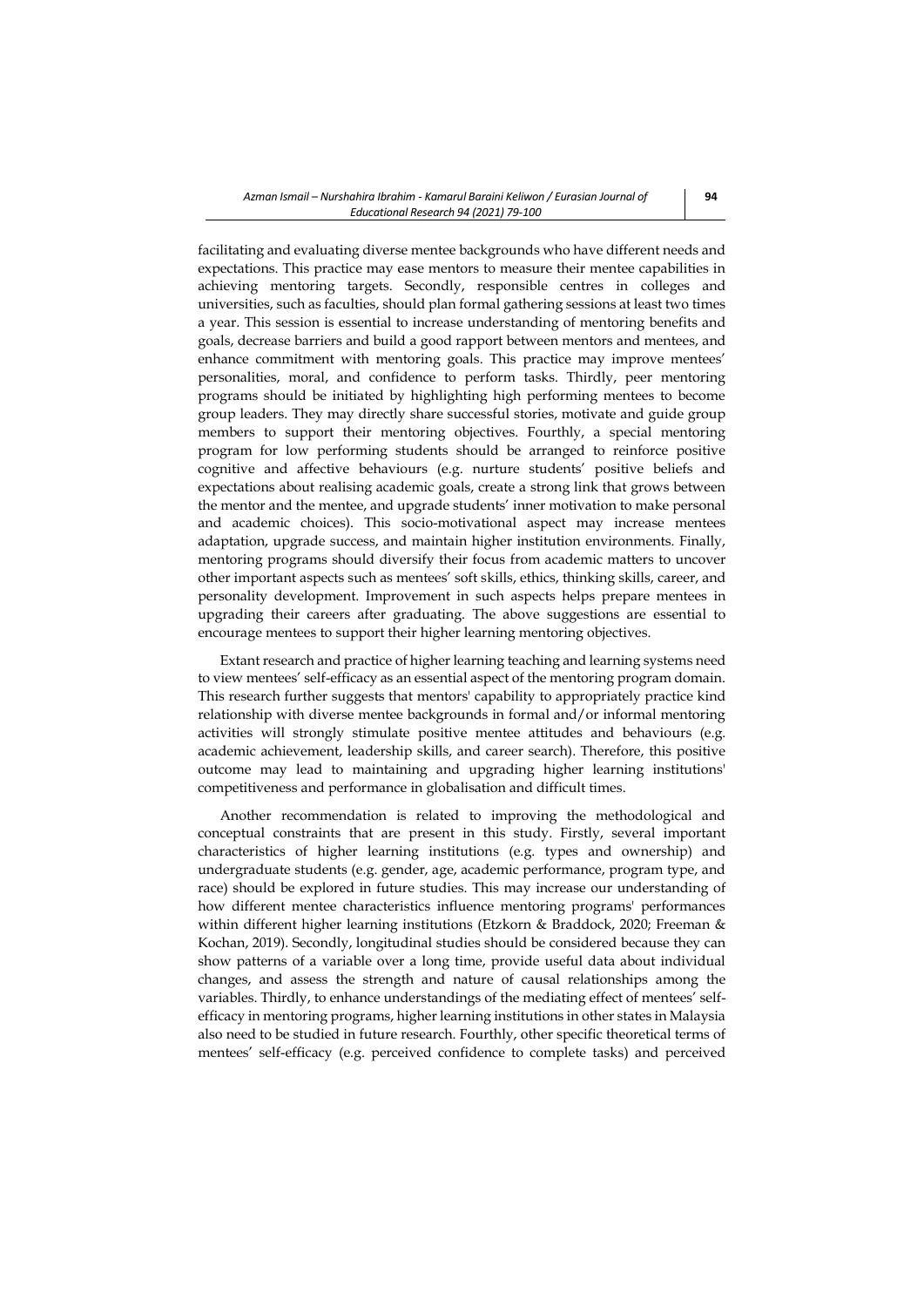abilities to search for jobs should be considered because they have been extensively recognised as important links between mentoring relationships and mentee outcomes (Hamilton et al., 2019; Okolie et al., 2020). Fifthly, other constructs of mentee outcomes, such as academic performances and career development, need to be given priority because their roles are often acknowledged in many pieces of literature in higher learning mentoring (Laurie, Kim, Jose & Rob, 2020; Lejonberg et al., 2018). Finally, probability sampling plans, especially stratified random sampling, should be considered because it will collect data randomly, therefore reducing common method biases. The importance of the suggestions mentioned above needs to be further advanced in future studies.

This research has identified some methodological and conceptual limitations. Firstly, this research has used a cross-sectional research design, which prevents making inferences of causality among interest variables. Secondly, this research neglects to test the relationship between the independent variable's specific dimensions, the mediating variable, and the dependent variable. Thirdly, this research only used mentees' perceptions as a measure to evaluate the relationship between variables of interest in the hypothesised model. Fourthly, this research is conducted at public institutions of higher learning in East Malaysia. Lastly, a purposive sampling plan is not able to skip response bias. The above limitations may decrease the ability to generalise this study's results to other higher learning institutions.

#### **References**

- Allen, T. D., Eby, L. T., & Lentz, E. (2016). The relationship between formal mentoring program characteristics and perceived program effectiveness. *Personnel Psychology,* 59(1), 125-153.
- Andreanoff, J. (2017). *Coaching and Mentoring in Higher Education: A Step-by-step Guide to Exemplary Practice*. Macmillan International Higher Education.
- Azman, I., Mohd Nor, M.S., Michael Kho, K.J., & Norashikin, S.H. (2012). Linking mentoring program to self-efficacy as a predicor of mentee outcomes. *International Business Management,* 6, 131-139.
- Azman, I., Najihah, O & Khaizir, I. (2014). Relationship between mentoring program and mentees' study performance. *Jurnal Personalia Pelajar,* (17), 99-107.
- Azman, I., Nor'Ain, A., Ahmad Azan, R., Wan Nur Ain, W.I., & Yusof, I. (2015). Effect of mentorship program on mentees' psychosocial development. *International Letters of Social and Humanistic Sciences,* 49(1), 53-65.
- Bandura, A. (1986). *Social foundations of thought and action*. Englewood Cliffs, NJ: Prentice-Hall.
- Bandura, A. (1993). Perceived self-efficacy in cognitive development and functioning. *Educational Psychologist,* 28(2), 117–148.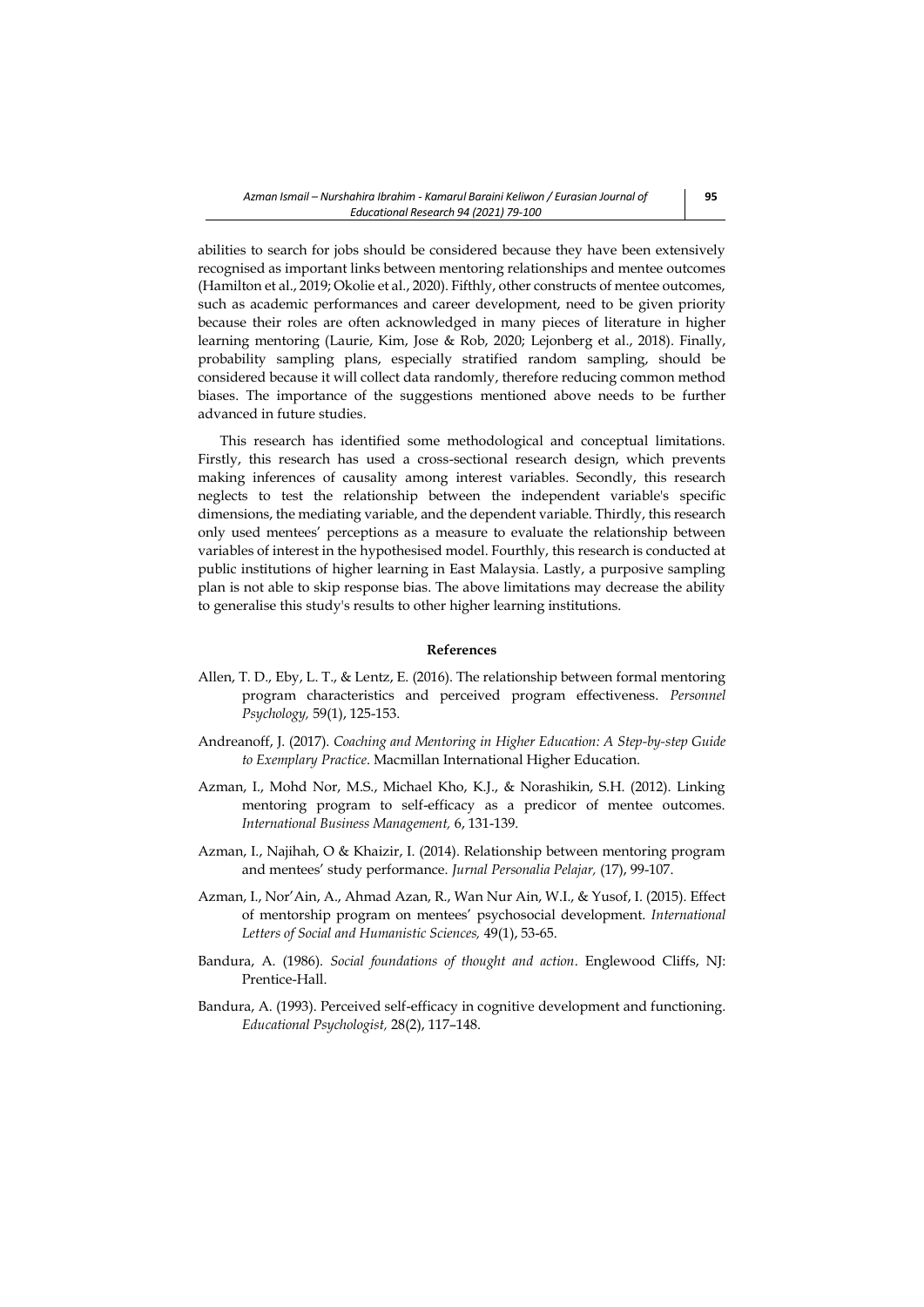Bandura, A. (1994). *Social cognitive theory and exercise of control over HIV infection.* In Preventing AIDS (pp. 25-59). Springer, Boston, MA.

Bandura, A. (1997). *Self-Efficacy: The Exercise of Control*. New York: Freeman.

- Bandura, A. (2000). Cultivate self-efficacy for personal and organizational effectiveness. *Handbook of principles of organization behavior,* 2, 0011-21.
- Barclay, D., Higgins, C., & Thompson, R. (1995). The Partial Least Squares (PLS) Tabachnick approach to causal modeling: personal computer adoption and use as an illustration. *Technology Study,* 2(2), 285-309.
- Brodeur, P., Larose, S., Tarabulsy, G.M. and Feng, B. (2017). Mentors' behavioral profiles and college adjustment in young adults participating in an academic mentoring program. *International Journal of Mentoring and Coaching in Education,* 6(1), 2-18.
- Campbell-Whatley, G. D. (2001). Mentoring students with mild disabilities: The "nuts and bolts" of program development. *Intervention in School and Clinic,* 36(4), 211- 216.
- Chelberg, K., & Bosman, L. (2020). American Indian college student mentoring: A study to measure changes in self-efficacy. *Education Sciences,* 10(2), 38.
- Cohen, J. (2013). *Statistical power analysis for the behavioral sciences.* Routledge.
- Colvin, J. W., & Ashman, M. (2010). Roles, risks, and benefits of peer mentoring relationships in higher education. Mentoring & Tutoring: *Partnership in Learning*, 18(2), 121–134.
- Crisp, G., & Cruz, I. (2009). Mentoring college students: A critical review of the literature between 1990 and 2007. *Research in higher education,* 50(6), 525-545.
- Crutcher, P. A., & Naseem, S. (2016). Cheerleading and cynicism of effective mentoring in current empirical research. *Educational Review*, 68(1), 40-55.
- Cutrona, C. E., Shaffer, P. A., Wesner, K. A., & Gardner, K. A. (2007). Optimally matching support and perceived spousal sensitivity. *Journal of family psychology,* 21(4), 754.
- David, O.A., & Cimpean, A. (2018). *Managerial coaching and rational leadership.*
- DuBois, D. L., & Neville H. (1997). Youth mentoring: Investigation of relationship characteristics and perceived benefits*. Journal of Community Psychology,* 25, 227- 234.
- Dutton, C. (2003). Mentoring: the contextualisation of learning–mentor, protégé and organisational gain in higher education. *Education+ Training,* 45(1), 22-29.
- Etzkorn, K.B. and Braddock, A. (2020). Are you my mentor? A study of faculty mentoring relationships in US higher education and the implications fortenure. *International Journal of Mentoring and Coaching in Education,* 2046-6854.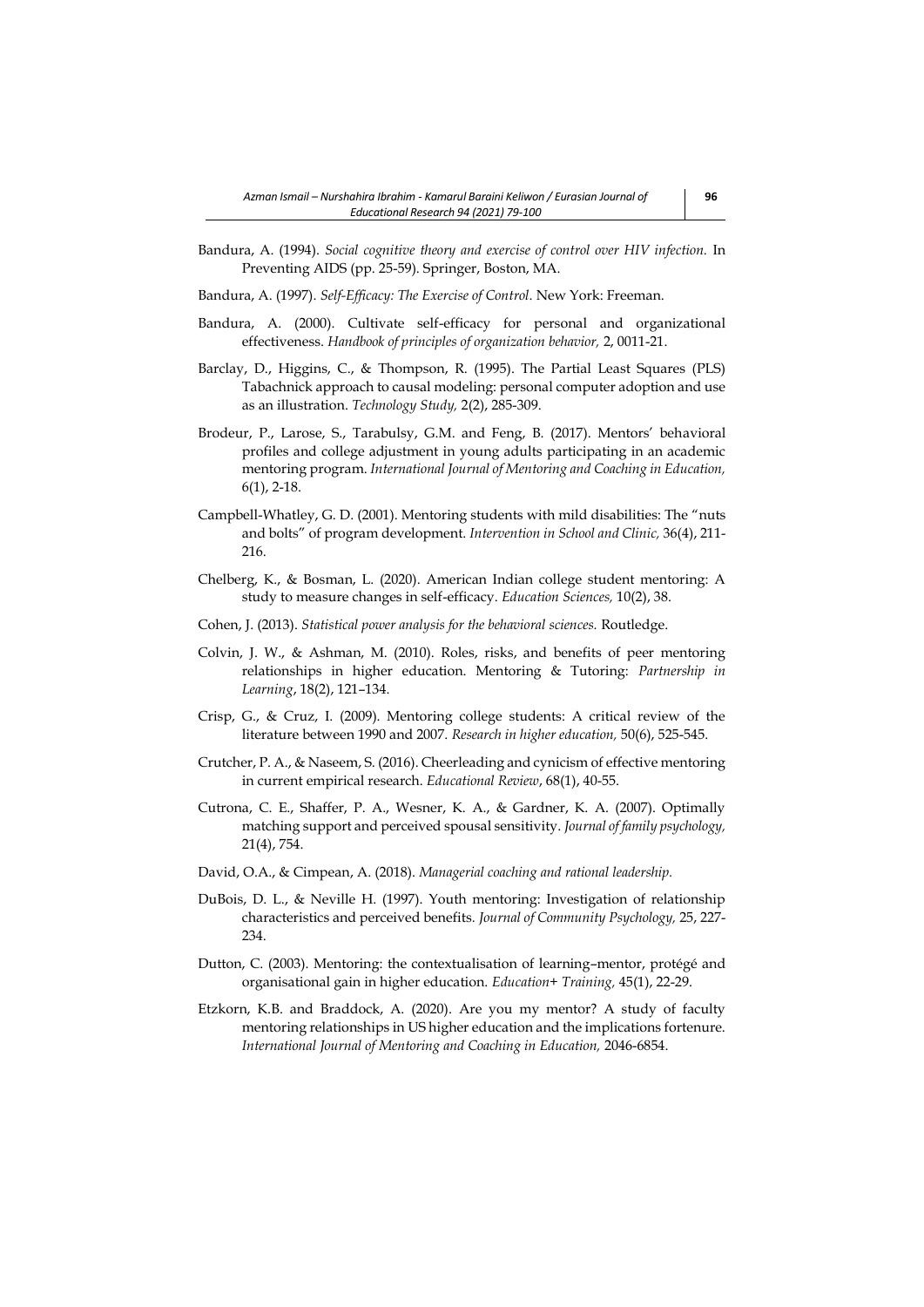- Flood, M. J. (2012). *Mentoring and self-efficacy in female undergraduate business Students*  (Doctoral dissertation, The Ohio State University).
- Fonts, M. (2018). Community college minority female administrators as mentors of minority female students. *International Journal of Mentoring and Coaching in Education,* 7(1), 87-106.
- Freeman Jr, S. and Kochan, F. (2019), "Exploring mentoring across gender, race, and generation in higher education". *International Journal of Mentoring and Coaching in Education,* 8(1), 2-18.
- Giles, H., and O. Tania. Communication Accommodation Theory. In Whaley, B. B., & Samter, W. (2013). *Explaining communication: Contemporary theories and exemplars.* Routledge.
- Giles, H., Coupland, N., & Coupland, I. U. S. T. I. N. E. (1991). *Accommodation theory: Communication, context, and Contexts of accommodation.* Developments in applied sociolinguistics, 1.
- Goldhaber, D., Krieg, J. M., & Theobald, R. (2020). Exploring the impact of student teaching apprenticeships on student achievement and mentor teachers. *Journal of Research on Educational Effectiveness,* 13(2), 213-234.
- Hair Jr, J. F., Hult, G. T. M., Ringle, C., & Sarstedt, M. (2017). *A primer on partial least squares structural equation modeling (PLS-SEM).* Sage publications.
- Hamilton, L.K., Boman, J., Rubin, H. and Sahota, B.K. (2019). Examining the impact of a university mentorship program on student outcomes*. International Journal of Mentoring and Coaching in Education,* 8(1), 19-36.
- Harrison, J., Dymoke, S., & Pell, T. (2006). Mentoring beginning teachers in secondary schools: An analysis of practice. *Teaching and teacher education,* 22(8), 1055-1067.
- Henry, S.L. (2016). *An Evaluation of Mentoring, Self-Efficacy, and Teacher Retention in an Induction Program*. Walden Dissertations and Doctoral studies. Retrieved 24 May 2020 at [Https://scholarworks.waldenu.edu/dissertations/?utm\\_campaign=PDFCov](https://scholarworks.waldenu.edu/dissertations/?utm_campaign=PDFCoverPages&utm_medium=PDF&utm_source=scholarworks.waldenu.edu%2Fdissertations%2F2980) [erPages&utm\\_medium=PDF&utm\\_source=scholarworks.waldenu.edu%2Fdi](https://scholarworks.waldenu.edu/dissertations/?utm_campaign=PDFCoverPages&utm_medium=PDF&utm_source=scholarworks.waldenu.edu%2Fdissertations%2F2980) [ssertations%2F2980.](https://scholarworks.waldenu.edu/dissertations/?utm_campaign=PDFCoverPages&utm_medium=PDF&utm_source=scholarworks.waldenu.edu%2Fdissertations%2F2980)
- Henseler, J., Ringle, C. M., & Sinkovics, R. R. (2009). *The use of partial least squares path modeling in international marketing. In New challenges to international marketing.*  Emerald Group Publishing Limited. (pp. 277-319).
- Hillier, A., Goldstein, J., Tornatore, L., Byrne, E., Ryan, J. and Johnson, H. (2018). *International Journal of Mentoring and Coaching in Education,* 7(3), 202-218.
- Hu, L., & Bentler, P. (1998). Fit Indices in Covariance Structure modeling: Sensitivity to underparameterized model misspecification. *Psychological Methods*, 3, 424- 453.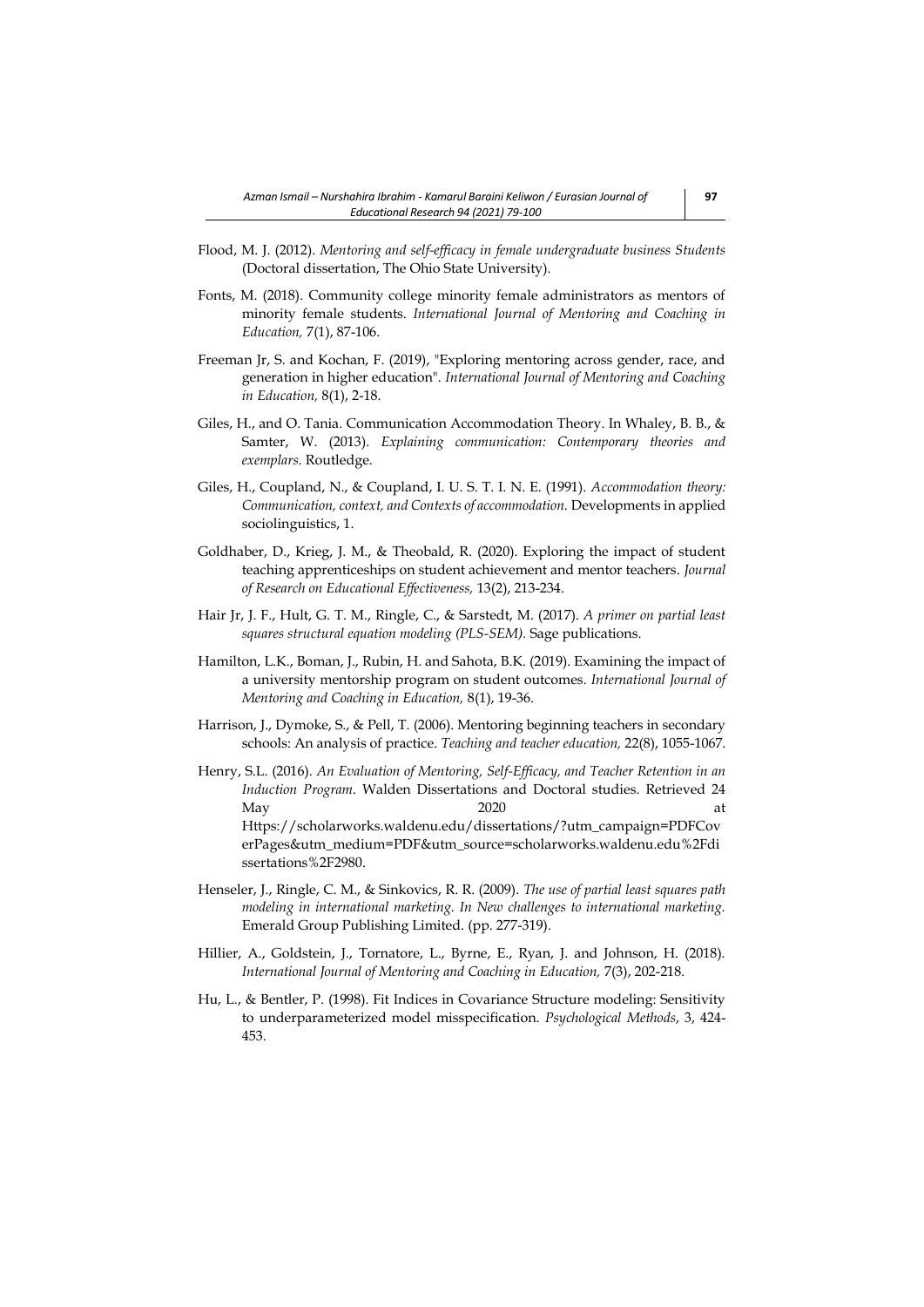Johnson, W. B. (2015). *On being a mentor: A guide for higher education faculty*. Routledge.

- Kreider, C.M., Medina, S., Lan, M.F., Wu, C.Y., Percival, S.S., Byrd, C.E., Delislie, A., Schoenfelder, D. and Mann, W.C. (2018). Beyond academics: A model for simultaneously advancing campus-based supports for learning disabilities, STEM students' skills for self-regulation, and mentors' knowledge for Coregulating and guiding. *Frontiers in Psychology,* 9(AUG), Article number 1466. <https://doi.org/10.3389/fpsyg.2018.01466>
- Kubberød, E., Fosstenløkken, S.M. and Erstad, P.O. (2018). Peer mentoring in entrepreneurship education: towards a role typology, *Education + Training,* 60(9), 1026-1040.
- Langhout, R. D., Rhodes, J. E., & Osborne, L. N. (2014). An exploratory study of youth mentoring in an urban context: Adolescents' perceptions of relationship styles. *Journal of Youth and Adolescence,* 33(4), 293-306.
- Laurie, E.C.D., Kim, J.H.D., Jose, P.W.J., and Rob, L.M. (2020). Predicting and resolving non-completion in higher (online) education - A literature review. *Educational Research Review,* 29. Article Number: UNSP 100313. DOI: 10.1016/j.edurev.2020.100313
- Lejonberg, E., Elstad, E., & Christophersen, K.A. (2015). Mentor education: challenging mentors' beliefs about mentoring. *International Journal of Mentoring and Coaching in Education,* 4(2), 142-158.
- Lejonberg, E., & Tiplic, D. (2016). Clear Mentoring: Contributing to Mentees' Professional Self-confidence and Intention to Stay in their Job. *Mentoring and Tutoring,* 24(4),1-16.
- Lejonberg, E., Elstad, E., Sandvik, L. V., Solhaug, T., & Christophersen, K. A. (2018). Mentors of preservice teachers: The relationships between mentoring approach, self-efficacy and effort. *International Journal of Mentoring and Coaching in Education,* 7(3), 261-279.
- Levesque, L. L., O'Neill, R. M., Nelson, T., & Dumas, C. (2005). Sex differences in the perceived importance of mentoring functions. *Career Development International,*  10(6/7), 429-443.
- Levinson, D. J. (1978). *The seasons of a man's life.* New York: Knopf.
- Lomand, T. C. (2016). *Social Science Research: A Cross Section of Journal Articles for Discussion & Evaluation*. Routledge.
- Lunsford, L. G., Crisp, G., Dolan, E.L., and Wuetherick, B. (2017). *Mentoring in Higher Education*. The SAGE Handbook of Mentoring, Chapter: 20, Publisher: SAGE Publishing, pp.316-334.
- Melike, O. (2020). The factors predicting pre-service teachers' achievement in teacher training classrooms. *Eurasian Journal of Educational Research,* 87, 157-178. DOI: 10.14689/ejer.2020.87.8.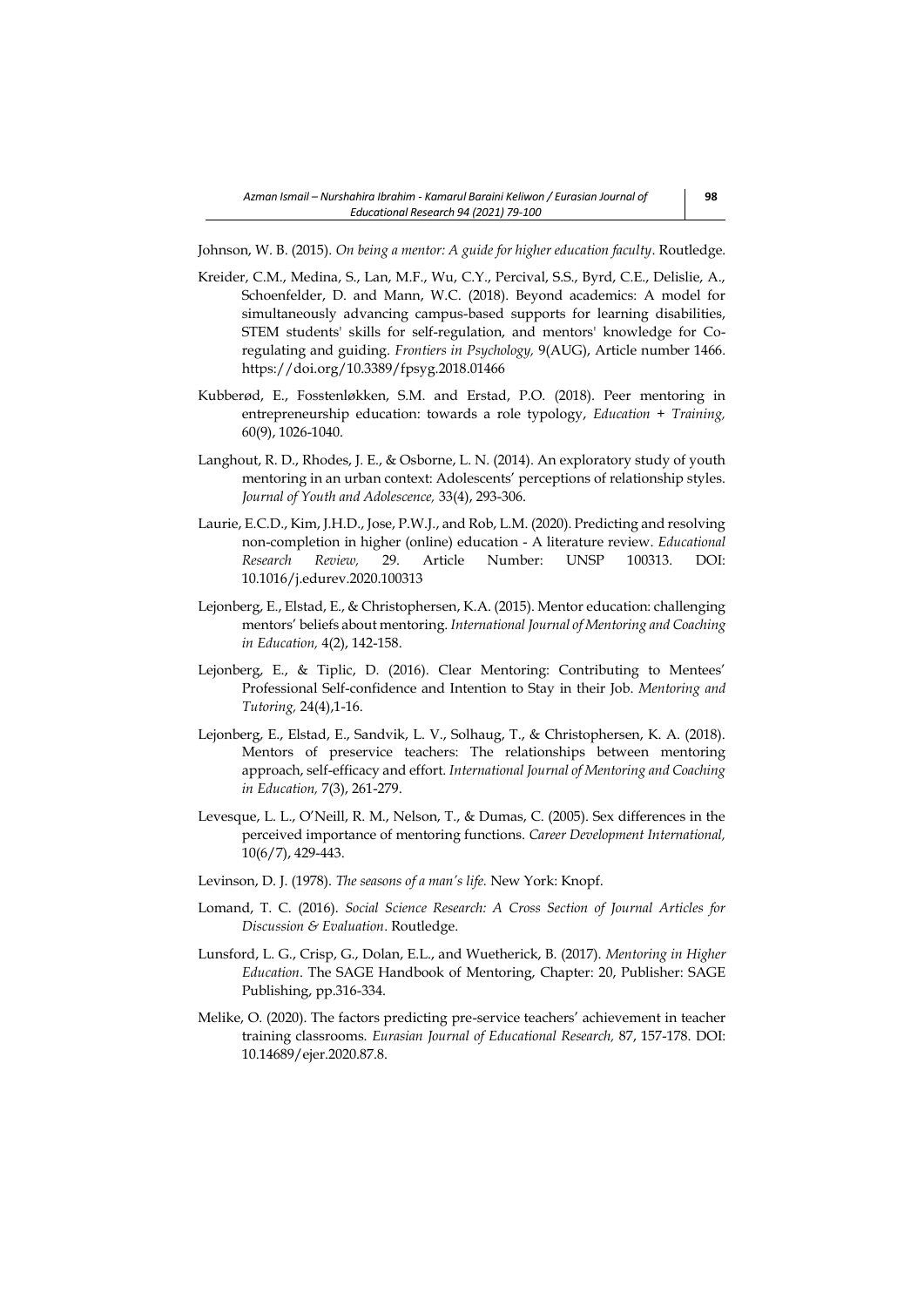- McConnell, K., Geesa, R.L. and Lowery, K. (2019). Self-reflective mentoring: perspectives of peer mentors in an education doctoral program. *International Journal of Mentoring and Coaching in Education,* 8(2), 86-101.
- Morelli, S. A., Lee, I. A., Arnn, M. E., & Zaki, J. (2015). Emotional and instrumental support provision interact to predict well-being. *Emotion,* 15(4), 484.
- Nkomo, M. W., & Thwala, W.D. (2018). Influences of Mentoring Functions on JobSatisfaction and Organizational Commitmentof Graduate Employees. *Advances in Human Factors in Training, Education, and Learning Sciences, Advances in Intelligent Systems and Computing,* 596, 197-206. DOI 10.1007/978-3-319- 60018-5\_20
- Nor' Ain, A., Nor Shaffika Izzaty, Z., Asmuni, A.G., & Najihah, O. (2015). Mentor's role in mentorship as a method of developing mentee's self-confident in performing task. *Jurnal Kemanusiaan,* 24(2), 1-17.
- Nunally, J. C. and I.H. Bernstein. (1994). *Psychometric Theory.* New York: McGraw Hill.
- Okolie, U.C., Nwajiuba, C.A., Binuomote, M.O., Ehiobuche, C., Igu, N.C.N. and Ajoke, O.S. (2020). Career training with mentoring programs in higher education facilitating career development and employability of graduates. *Education & Training,* 62(3), 214-234.
- Pajares, F., & Schunk, D. (2005). *Self-efficacy and self-concept beliefs. New Frontiers for Self-Research,* March H. Craven R, McInerney D (eds.). Greenwich, CT: IAP.
- Pleschová, G., & McAlpine, L. (2015). Enhancing university teaching and learning through mentoring: a systematic review of the literature. *International journal of mentoring and coaching in education*, 4(2), 107-125.
- Podsakoff, P.M., MacKenzie, S.B., Lee, J.Y., & Podsakoff, N.P. (2003). Common method biases in behavioural research: a critical review of the literature and recommended remedies. *Journal of Applied Psychology,* 88(5), 879-903.
- Pope, M. L. (2002). Community college mentoring: Minority student perception. *Community College Review,* 30(3), 31-45.
- Rameson, L. T., Morelli, S. A., & Lieberman, M. D. (2012). The neural correlates of empathy: experience, automaticity, and prosocial behavior. *Journal of cognitive neuroscience,* 24(1), 235-245.
- Rayle, A. D., Kurpius, S. E. R., & Arredondo, P. (2006). Relationship of self-beliefs, social support, and university comfort with the academic success of freshman college women. *J. College Student Retention*, 8(3), 325-343.
- Reynolds, R., & Brannick, M. T. (2009). Effect of communication media on developmental relationships: Self-reported and observed behaviors. *Computers in Human Behavior,* 25(1), 233-243.